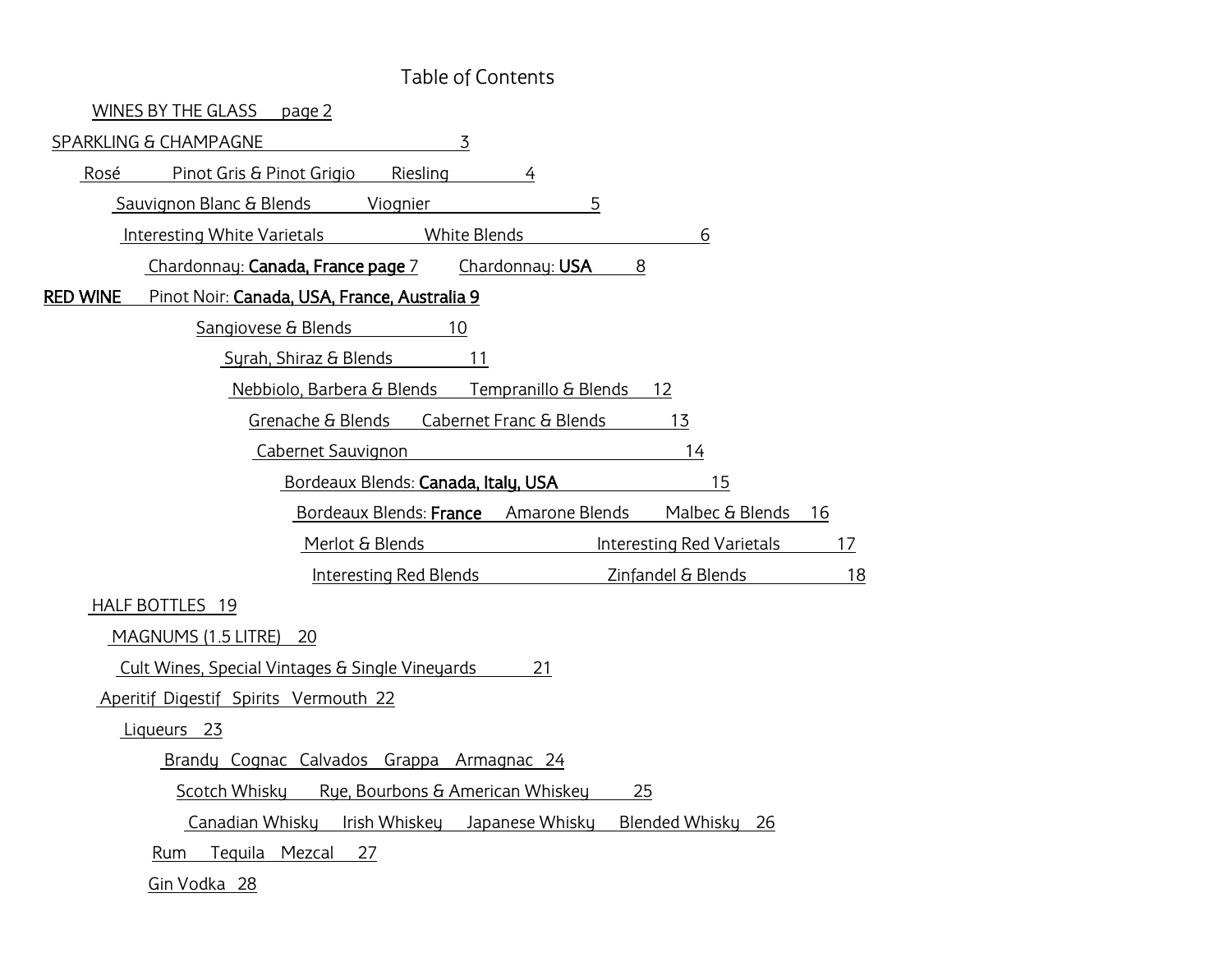# <span id="page-1-0"></span>**WINES BY THE GLASS**

### CHAMPAGNES & SPARKLING WINES

|                                                           |                                    |                    | JUL UIUJJ    |              |
|-----------------------------------------------------------|------------------------------------|--------------------|--------------|--------------|
| Clos Amador Cava Reserva, Brut                            | Sadurni D'Anoia, SPAIN             |                    | 12           |              |
| Laurent Perrier Champagne, Brut                           | Tours-sur Marne, FRANCE            |                    | 30           |              |
| <b>WHITE</b>                                              |                                    | Price per<br>Ounce | 5oz<br>Glass | 8oz<br>Glass |
| Sauvignon Blanc, Babich, Black Label                      | Marlborough, NEW ZEALAND 2021      | $\overline{2}$     | 10           | 16           |
| Pinot Gris, Volcanic Hills                                | Okanagan Valley, CANADA 2019       | $\overline{2}$     | 10           | 16           |
| Rhone Field Blend, Boutinot, "La Fleur Solitaire"         | Rhone Valley, FRANCE 2017          | 2.60               | 13           | 20.80        |
| Riesling, O'rourke's Peak Cellars, Block 11               | Lake Country, CANADA 2020          | 2.80               | 14           | 22.40        |
| Chardonnay, Poppy                                         | Santa Lucia Highlands, USA 2017    | 2.60               | 13           | 20.80        |
| Petit Chablis, Louis Michel & Fils                        | Chablis, FRANCE 2018               | 3.20               | 16           | 25.60        |
| <b>ROSÉ</b><br>Château Pesquié, "Terrasses"<br><b>RED</b> | Ventoux/ Rhone Valley, FRANCE 2020 | 2.40               | 12           | 19           |
| Pinot Noir, Tightrope Winery                              | Naramata Bench, CANADA 2018        | 2.8                | 14           | 22.40        |
| Malbec, Decero                                            | Mendoza, ARGENTINA 2017            | 2.2                | 11           | 17.60        |
| Merlot, Seven Stones Winery, "Row 128"                    | Cawston, CANADA 2015               | 2.3                | 11.50        | 18.40        |
| Sangiovese/ Merlot, "Crognolo", Tenuta sette Ponti        | Toscana, ITALY 2018                | 3.40               | 17           | 27.20        |
| Cabernet Sauvignon, Stags' Leap                           | Napa Valley, USA 2018              | 5                  | 25           | 40           |
| Merlot/ Cab Franc/ P.V., Château Yon-Figeac Grand Cru     | Saint-Émilion, FRANCE 2012         | 5.40               | 27           | 43.20        |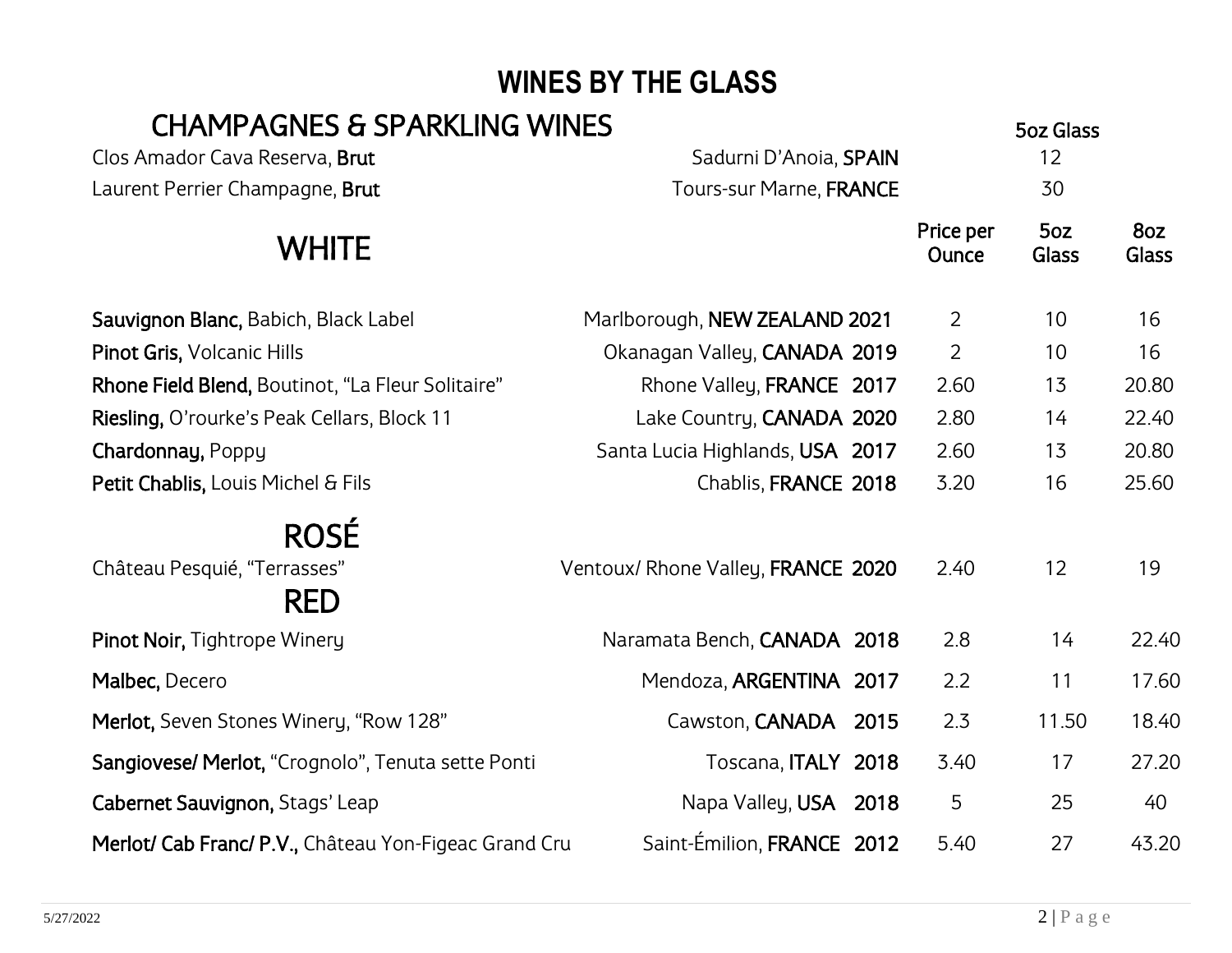# <span id="page-2-0"></span>SPARKLING & CHAMPAGNE FRANCE

| Moët & Chandon, Impérial Brut                        | 1⁄2Bottle | Epernay, Champagne         | N.V. | $103 -$ |
|------------------------------------------------------|-----------|----------------------------|------|---------|
| Gosset, Grand Rose Brut                              | 1⁄2Bottle | Ay, Champagne              | N.V. | $117 -$ |
| Laurent Perrier "Cuvée Rosé"                         |           | Champagne                  | N.V. | $242 -$ |
| Laurent-Perrier, Brut                                |           | Tours-sur Marne, Champagne | N.V. | $145 -$ |
| Jean Vesselle, "Oeil de Perdrix", Brut Rosé          |           | Bouzy, Champagne           | N.V. | $171 -$ |
| De Venoge, "Princess" Blanc de Noirs                 |           | Epernay, Champagne         | N.V. | 238-    |
| Laurent Perrier "Grand Siècle"                       |           | Tours-sur Marne, Champagne | N.V. | $425 -$ |
| <b>Vincent Couche</b>                                |           | Buxeuil, Champagne         | 2004 | $234 -$ |
| Pierre Paillard, "La Grande Récolte", Grand Cru      |           | Bouzy, Champagne           | 2008 | 229-    |
| Jean Vesselle, "Millésime", Grand Cru, Brut-Prestige |           | Bouzy, Champagne           | 2010 | 285-    |
| Dom Perignon                                         |           | Epernay, Champagne         | 2010 | 537-    |
| Louis Roederer, "Cristal Rosé"                       |           | Reims, Champagne           | 2009 | 1250-   |
| Clos Amador Cava Reserva, Brut                       |           | Sadurni D'Anoia, SPAIN     | N.V. | 48-     |
| Pertimali, Prosecco Superiore, Brut                  |           | Veneto, <b>ITALY</b>       | N.V. | 79-     |
| Marchese Antinori, Tenuta Montenisa Cuvée Royale     |           | Toscana, ITALY             | N.V. | $82 -$  |
| Enrico Gatti, Franciacorta, Brut                     |           | Erbusco, <b>ITALY</b>      | N.V. | $107 -$ |
| Blue Mountain, Blanc de Blancs                       |           | OK Falls, BC, CANADA       | 2012 | $101 -$ |
| <b>Blue Mountain, Brut</b>                           |           | OK Falls, BC               | N.V. | $60 -$  |
| Roederer California Estate                           |           | Anderson Valley, USA       | N.V. | 99-     |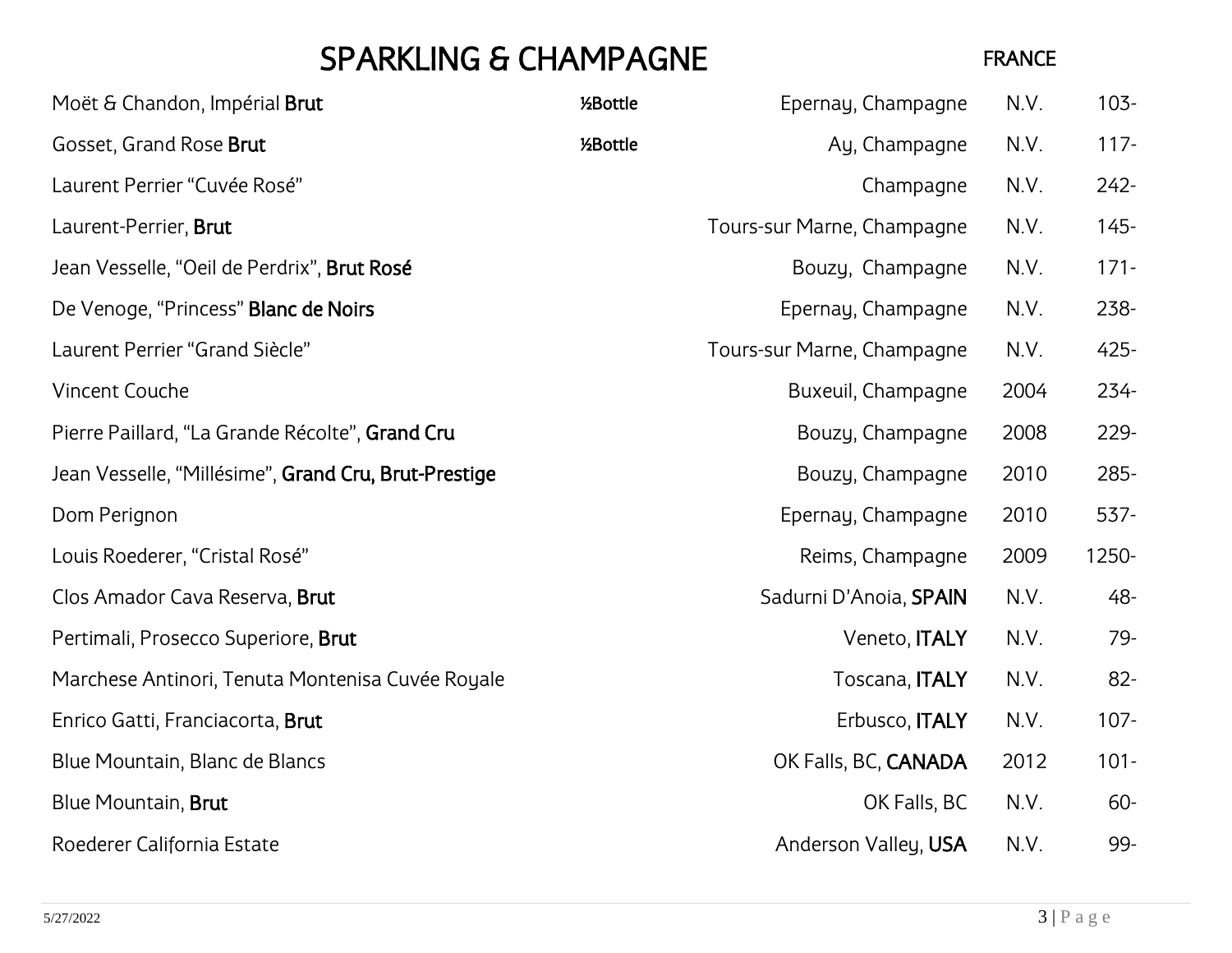### <span id="page-3-0"></span>**Rosé**

Château Pesquié, Terrasses Cinsault/ Grenache/ Syrah Gerard Bertrand, Cotes des Roses Grenache/ Syrah/ Cinsault Caves des Eclans, "Whispering Angel" Grenache/ Cinsault/ Rolle Moraine Reserve Gamay Noir Pentâge Field Blend of Ten Varietals

| Ventoux/ Rhone Valley | FRANCE 2020 |          | - 52- |
|-----------------------|-------------|----------|-------|
| Côtes de Provence     |             | 2020 52- |       |
| Côtes de Provence     |             | 2020     | -79   |
| Naramata Bench        | CANADA 2020 |          | -54   |
| Skaha                 |             | 2020     | -44   |

#### WHITE WINES

#### <span id="page-3-1"></span>**Pinot Gris & Pinot Grigio**

| Pentâge                      | Skaha Bench          | CANADA 2018       | $42 -$ |
|------------------------------|----------------------|-------------------|--------|
| <b>Volcanic Hills</b>        | Okanagan Valley, BC  | 2019              | $45 -$ |
| <b>Burrowing Owl</b>         | Oliver               | 2021              | $66 -$ |
| <b>Phantom Creek Estates</b> | Okanagan Valley, BC  | 2017              | $72-$  |
| Domaine Zind Humbrecht       | Alsace               | FRANCE 2016       | -84    |
| Confini                      | Pavia                | <b>ITALY 2019</b> | 39-    |
| Schreckbichl Coterenzio      | Südtirol, Alto Adige | 2020              | $58-$  |

### <span id="page-3-2"></span>**Riesling**

| O'Rourke's Peak Cellars, Block 11 | Lake Country | CANADA 2020           |      | 68-     |
|-----------------------------------|--------------|-----------------------|------|---------|
| <b>Phantom Creek Estates</b>      | Oliver       |                       | 2018 | $74-$   |
| Martins Lane, "Simes Vineyard"    | Kelowna      |                       | 2021 | $90 -$  |
| Mt Langi Ghiran, Cliff Edge       | Victoria     | <b>AUSTRALIA 2009</b> |      | 40-     |
| Willm Reserve                     | Alsace       | <b>FRANCE 2019</b>    |      | $57 -$  |
| Wittmann, Trocken, Org.           | Rheinhessen  | GERMANY 2018          |      | $67 -$  |
| Tesch, "Mond", Trocken            | Nahe         |                       | 2020 | $114 -$ |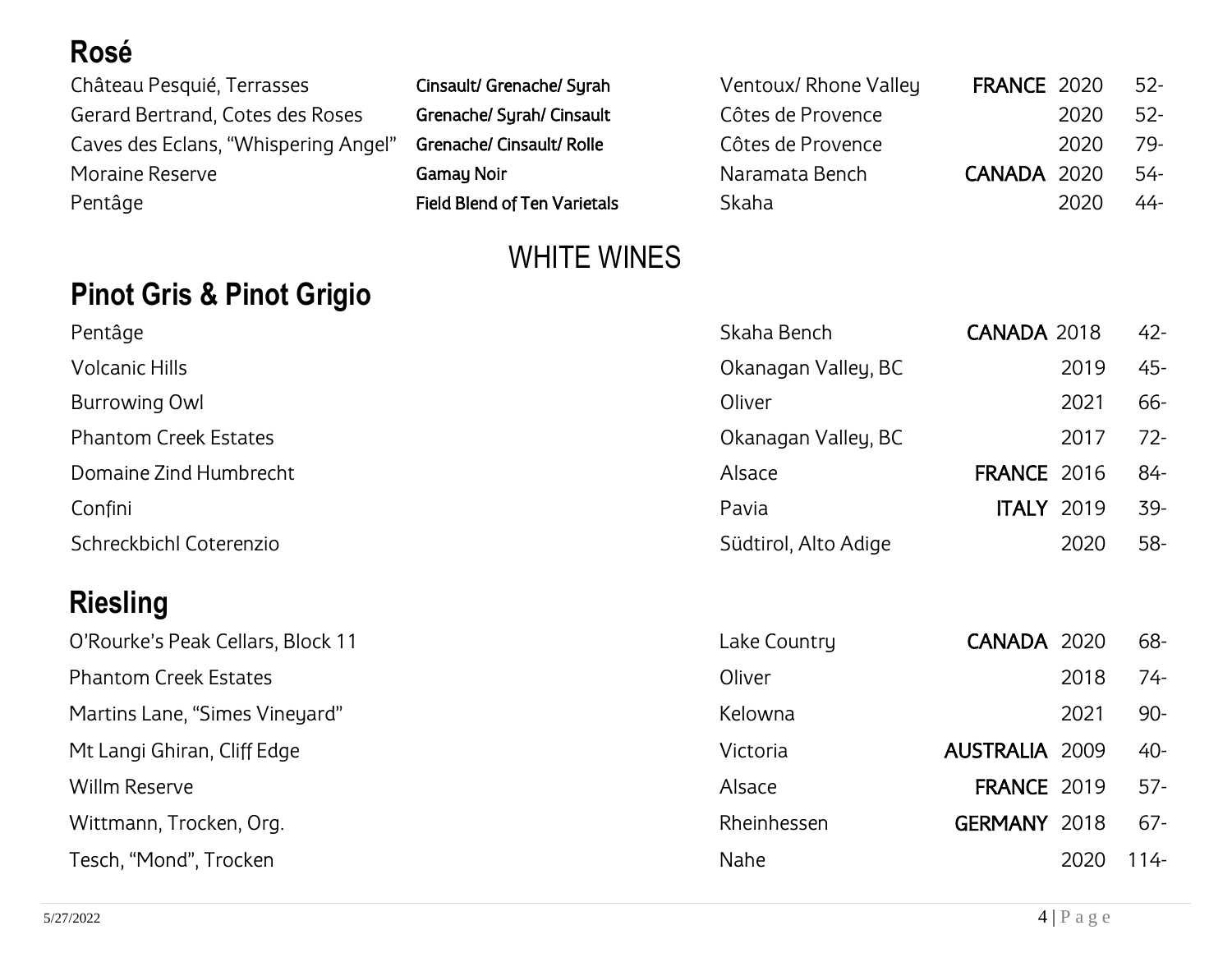# <span id="page-4-0"></span>**Sauvignon Blanc & Blends**

| <b>Fairview Cellars</b>                  | Sauvignon Blanc/ Sémillon | Oliver              | <b>CANADA</b>      | 2020 | $52 -$  |
|------------------------------------------|---------------------------|---------------------|--------------------|------|---------|
| Da Silva, Fumé Blanc                     |                           | Naramata Bench      |                    | 2020 | $55 -$  |
| <b>Burrowing Owl</b>                     |                           | Oliver              |                    | 2020 | $65 -$  |
| Spottswoode                              |                           | Napa/Sonoma Valleys | <b>USA</b>         | 2016 | $142 -$ |
| Babich, Black Label                      |                           | Marlborough         | <b>NEW ZEALAND</b> | 2018 | 48-     |
| Craggy Range, Te Muna                    |                           | Martinborough       |                    | 2021 | $65 -$  |
| Château Villa Bel-Air                    | Sauvignon Blanc/ Sémillon | Graves, Bordeaux    | <b>FRANCE</b>      | 2018 | 69-     |
| Domaine Bailley-Reverdy, "La Mercy Dieu" |                           | Sancerre            |                    | 2020 | 83-     |
| Domaine Fouassier, "Les Romains"         |                           | Sancerre            |                    | 2018 | $95 -$  |
| François Le Saint, "Calcaire"            |                           | Sancerre            |                    | 2020 | $105 -$ |
| Hubert Brochard, "Côte des Monts Damnes" |                           | Sancerre            |                    | 2017 | $140 -$ |

# <span id="page-4-1"></span>**Viognier**

| Church & State Wines                                       | Okanagan Valley        | <b>CANADA</b> | 2018 | 48-     |
|------------------------------------------------------------|------------------------|---------------|------|---------|
| Tightrope                                                  | Naramata Bench         |               | 2021 | $53 -$  |
| Ex Nihilo," XXX"                                           | Lake Country           |               | 2021 | $62 -$  |
| <b>Phantom Creek Estates</b>                               | Okanagan Valley        |               | 2018 | 88-     |
| Domaine des Pierres Seches, "Pur Jus "by Sylvaine Gauthier | St Joseph              | <b>FRANCE</b> | 2019 | $111 -$ |
| Domaine Georges Vernay, "Les Chaillées de L'Enfer"         | Condrieu, Rhone Valley |               | 2015 | $379-$  |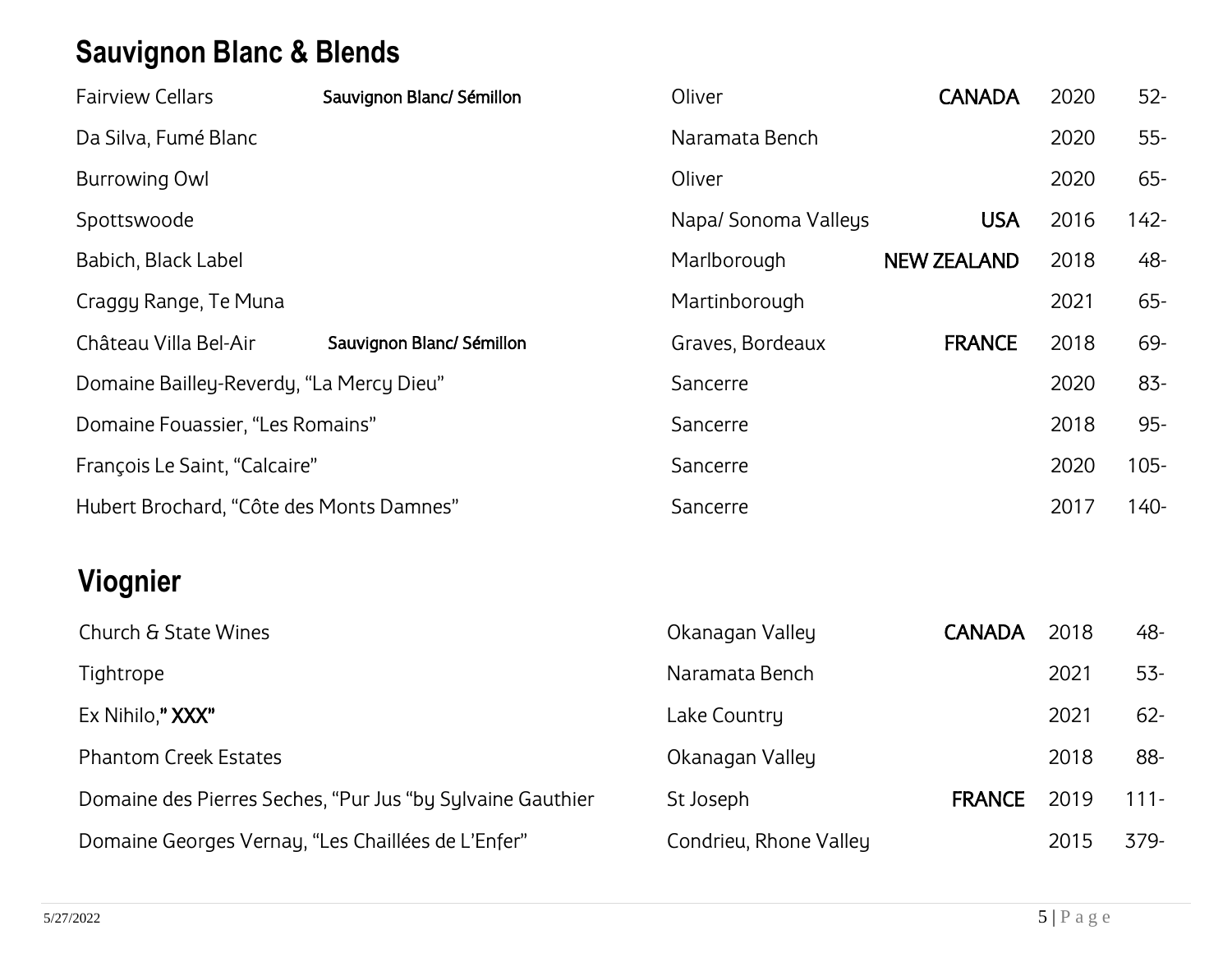# <span id="page-5-0"></span>**Interesting White Varietals**

| Stag's Hollow                                   | Albariño       | Okanagan Falls   | <b>CANADA</b> | 2020 | 49-     |
|-------------------------------------------------|----------------|------------------|---------------|------|---------|
| Lake Breeze                                     | Roussanne      | Okanagan Valley  |               | 2017 | $56-$   |
| Quails' Gate, "Orchard Block"                   | Gewürztraminer | Okanagan Valley  |               | 2019 | 46-     |
| Moon Curser                                     | Arneis         | Osoyoos          |               | 2018 | $50-$   |
| Rocca delle Macie                               | Vermentino     | Maremma, Tuscany | <b>ITALY</b>  | 2018 | 40-     |
| Fina, "Miral"                                   | Grillo         | Sicily           |               | 2020 | $37 -$  |
| Vietti, Cascinetta                              | Moscato        | d'Asti           |               | 2020 | $78-$   |
| Vietti                                          | Arneis         | Roero            |               | 2020 | $92 -$  |
| Vietti, Derthona                                | Timorasso      | Colli Tortonesi  |               | 2019 | $128 -$ |
| Quintodecimo, "Giallo d'Arles"                  | Greco di Tuffo | Campagnia        |               | 2018 | $151 -$ |
| Planeta, Etna Bianco                            | Carricante     | Mt. Etna Sicily  |               | 2019 | $92 -$  |
| Benanti, "Contrada Cavaliere"                   | Carricante     | Mt. Etna Sicily  |               | 2018 | $172 -$ |
| Borgo del Tiglio, "Ronco Della Chiesa" Fruilano |                | Veneto           |               | 2013 | $183 -$ |
| Marqués de Murrieta, "Capellania"               | Viura          | Rioja            | <b>SPAIN</b>  | 2016 | $106 -$ |

#### <span id="page-5-1"></span>**White Blends**

| Pentâge Winery                   | Roussanne / Marsanne                                                      | Skaha Bench         | <b>CANADA</b>    | 2015 | $75 -$  |
|----------------------------------|---------------------------------------------------------------------------|---------------------|------------------|------|---------|
| Amulet                           | Viognier / Marsanne                                                       | Naramata            |                  | 2018 | $72 -$  |
| Massena, "Fruit Salad Block"     | Riesling/ Muscat/ Grenache/ Mataro                                        | Eden Valley         | <b>AUSTRALIA</b> | 2017 | $72 -$  |
| Boutinot, "La Fleur Solitaire"   | Grenache Blanc/ Roussanne/ Marsanne/ Clairette/ Bourbelenc Côtes du Rhone |                     | <b>FRANCE</b>    | 2017 | $62 -$  |
| Lou Coucardié, Org.              | Roussanne/ Grenache Blanc/ Viognier                                       | Costières de Nîmes  |                  | 2015 | $87 -$  |
| Domaine Juliette Avril           | Bourboulenc/ Grenache Blanc/ Roussanne                                    | Châteauneuf-du-Pape |                  | 2019 | $102 -$ |
| Domaine Paul Autard              | Grenache Blanc/ Clairette/ Roussanne                                      | Châteauneuf-du-Pape |                  | 2019 | 145-    |
| Carpineto, "Dogajolo"            | Chardonnay/ Grechetto/ Sauvignon Blanc                                    | Toscana             | <b>ITALY</b>     | 2018 | 40-     |
| Le Mortelle, "Vivia"             | Vermentino/ Viognier/ Ansonica                                            | Maremma             |                  | 2020 | 54-     |
| Gomez Crusado                    | Viura/Tempranillo Blanc                                                   | Rioja               | <b>SPAIN</b>     | 2019 | $62 -$  |
| Moric, "Haus Marke Supernatural" | Grüner Veltliner/ Chardonnay                                              | <b>Burgenland</b>   | <b>AUSTRIA</b>   | 2020 | $86-$   |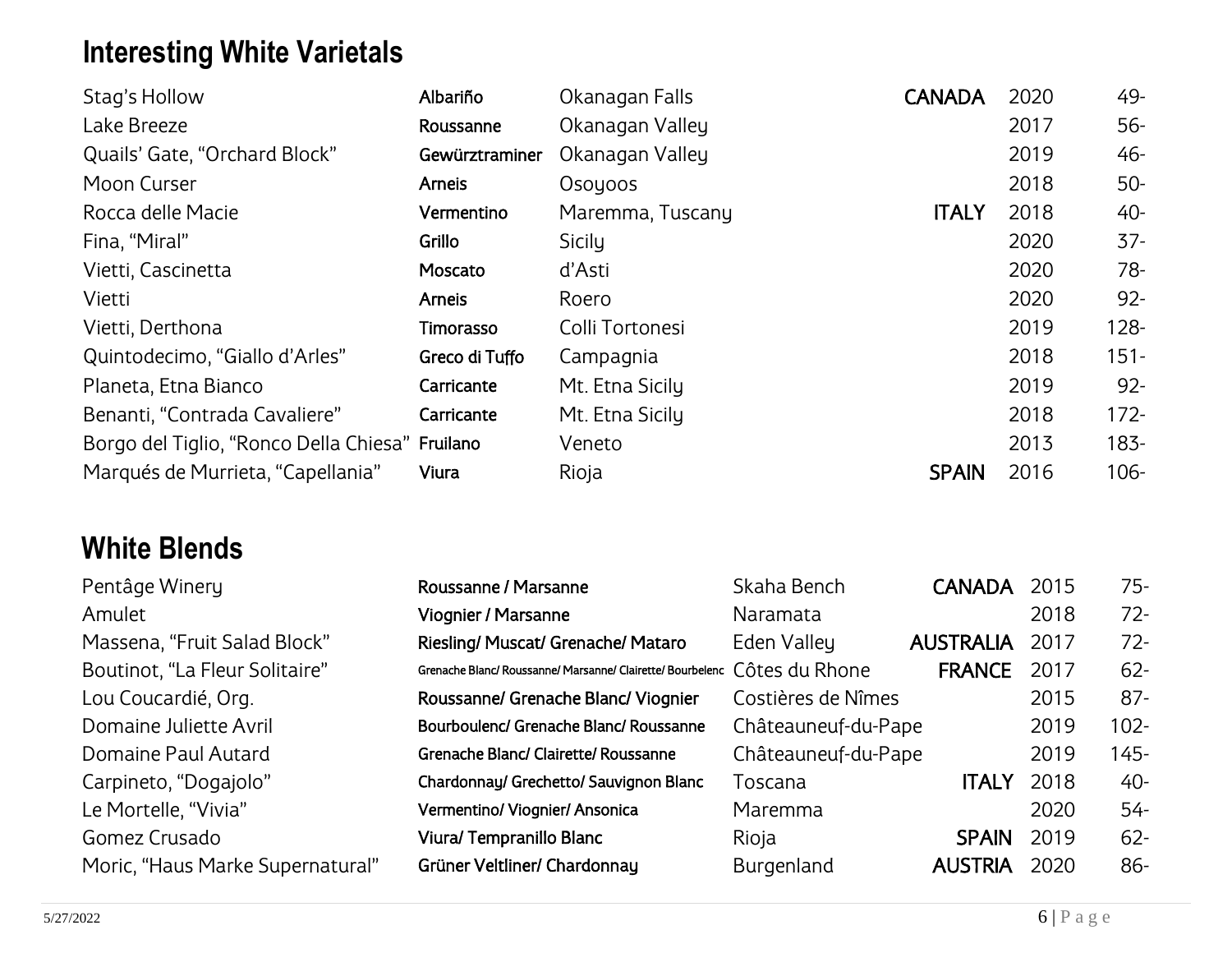# **Chardonnay**

| Ex Nihilo Estate, "Privata"               | Okanagan Valley                 | <b>CANADA</b>    | 2020 | 48-     |
|-------------------------------------------|---------------------------------|------------------|------|---------|
| Lakeside Cellars                          | Osoyoos                         |                  | 2017 | $54-$   |
| French Door, Org.                         | Oliver                          |                  | 2019 | 98-     |
| Macintyre, "Astra"                        | Naramata Bench                  |                  | 2017 | $110 -$ |
| Da Silva, Reserve                         | Naramata Bench                  |                  | 2016 | $125 -$ |
| Check Mate, "Attack"                      | Okanagan Valley                 |                  | 2017 | $185 -$ |
| Catena Zapata, "White Bones"              | Tupungato                       | <b>ARGENTINA</b> | 2018 | $331 -$ |
| Louis Michel & Fils, "Petit Chablis"      | Chablis                         | <b>FRANCE</b>    | 2018 | $75 -$  |
| Garnier & Fils                            | Chablis                         |                  | 2019 | 86-     |
| Jean Collet & Fils, "Les Forêts"          | Chablis, Premier Cru            |                  | 2018 | $130 -$ |
| Louis Jadot, "Fourchaume"                 | Chablis, Premier Cru            |                  | 2015 | $155 -$ |
| Domaine de L'Enclos, "Vau de Vey"         | Chablis, Premier Cru            |                  | 2018 | $164 -$ |
| Louis Michel & Fils, "Vaudésir"           | Chablis, Grand Cru              |                  | 2017 | 248-    |
| Domaine J.A. Ferret, "Les Perrières"      | Pouilly-Fuissé                  |                  | 2017 | $153 -$ |
| Domaine J.A. Ferret, "Clos des Prouges"   | Pouilly-Fuissé, Tête de Cru     |                  | 2017 | $162 -$ |
| Domaine Prieur-Brunet                     | Santenay                        |                  | 2016 | 192-    |
| Domaine Prieur-Brunet, "Les Forges"       | Meursault                       |                  | 2018 | $215 -$ |
| Louis Jadot, Domaine Gagey, Le Clos Blanc | Beaune Grèves, Premier Cru      |                  | 2014 | $217 -$ |
| Domaine Faively, "Les Referts"            | Puligny-Montrachet, Premier Cru |                  | 2019 | 395-    |
| Louis Jadot                               | Corton-Charlemagne, Grand Cru   |                  | 2017 | 629-    |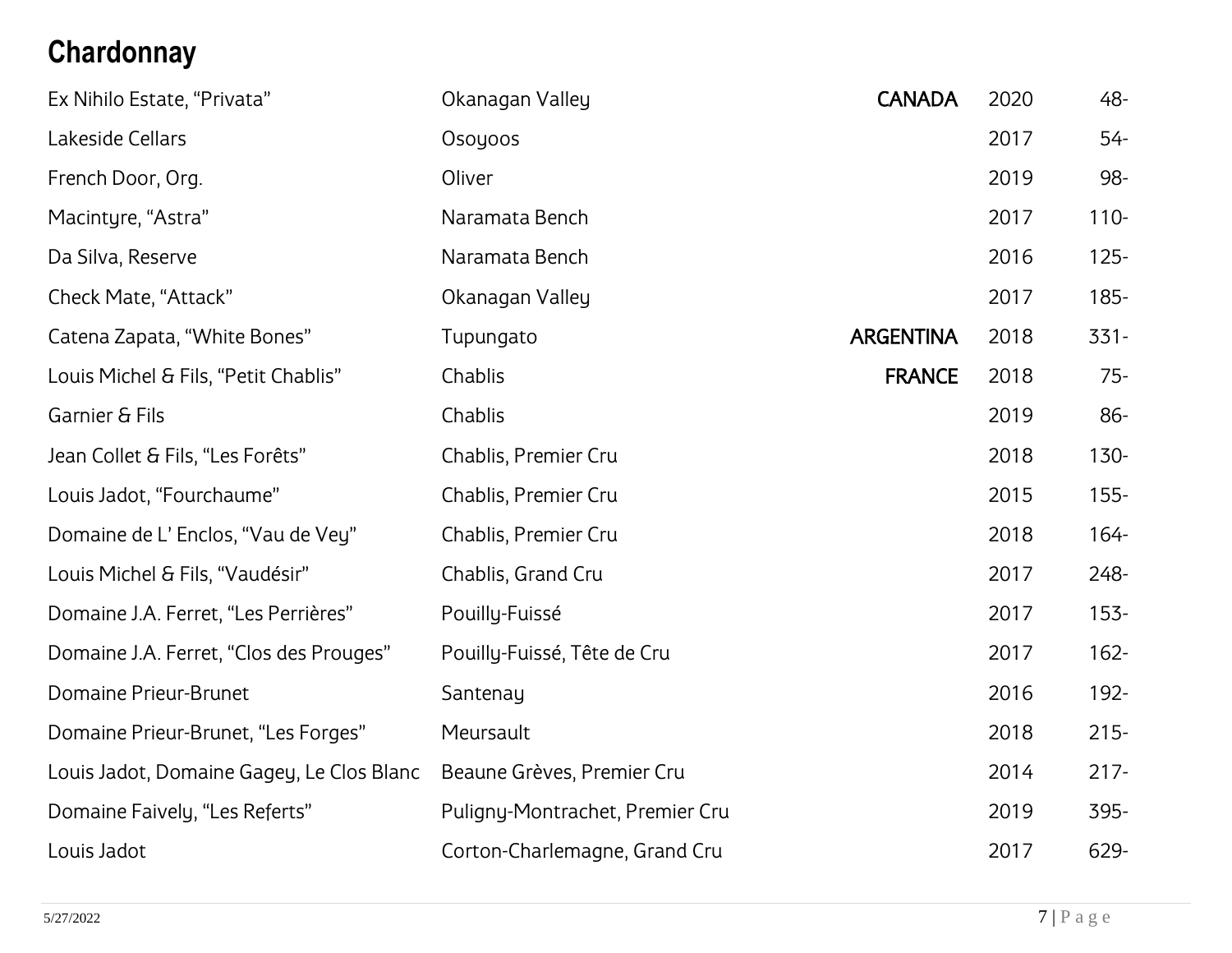# <span id="page-7-0"></span>**Chardonnay**

| Domaine Drouhin, "Arthur"                  | <b>Willamette Valley</b>    | <b>USA</b> | 2018 | 93-     |
|--------------------------------------------|-----------------------------|------------|------|---------|
| Maison Noir, "Oregogne"                    | <b>Willamette Valley</b>    |            | 2017 | $120 -$ |
| Domaine Serene, Evenstad Reserve           | Dundee Hills                |            | 2013 | $210 -$ |
| Poppy                                      | Santa Lucia Highlands       |            | 2017 | $63 -$  |
| Brewer-Clifton                             | Santa Rita Hills            |            | 2018 | $91 -$  |
| Racines, Sanford & Benedict Vineyard       | Santa Rita Hills            |            | 2017 | $315 -$ |
| Flowers                                    | Sonoma Coast                |            | 2018 | $157 -$ |
| <b>Hartford Court</b>                      | <b>Russian River Valley</b> |            | 2019 | $94 -$  |
| Quilt                                      | Napa Valley                 |            | 2018 | 89-     |
| Freemark Abbey                             | Napa Valley                 |            | 2019 | $105 -$ |
| Trefethen                                  | Napa Valley                 |            | 2017 | $117 -$ |
| <b>Beringer Private Reserve</b>            | Napa Valley                 |            | 2019 | 129-    |
| <b>Cakebread Cellars</b>                   | Napa Valley                 |            | 2020 | 149-    |
| Clos Pegase, "Hommage", Mitsuko's Vineyard | Napa/ Carneros              |            | 2016 | $165 -$ |
| Hess Collection, "The Lioness"             | Napa Valley                 |            | 2016 | $221 -$ |
| Hyde & De Villaine, "Hyde Vineyard"        | Carneros                    |            | 2015 | 297-    |
| Rombauer                                   | Carneros                    |            | 2019 | $152 -$ |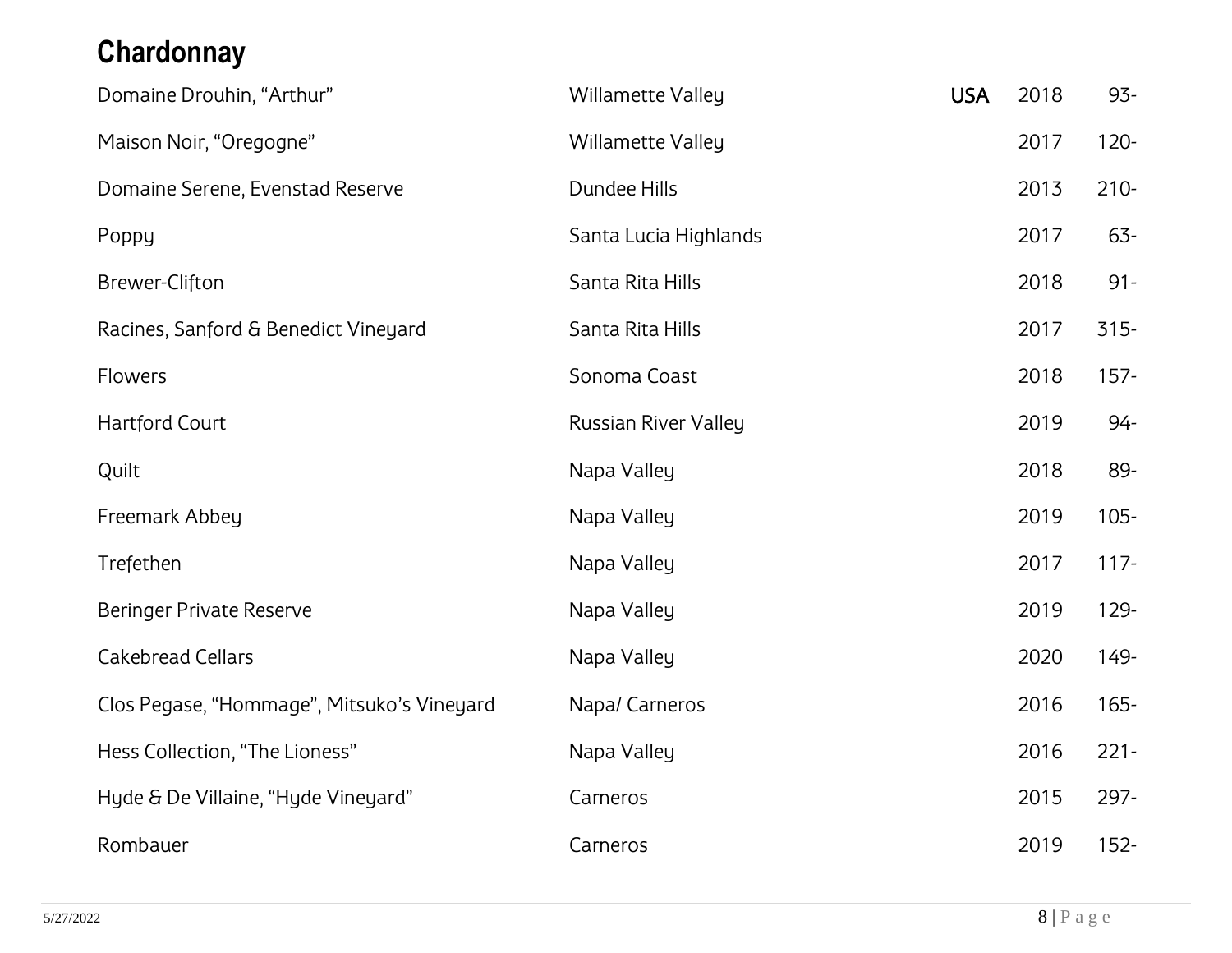# <span id="page-8-0"></span>**Pinot Noir**

| Undurraga Terroir Hunter Series                 | Leyda Valley                     | <b>CHILE</b>  | 2019 | 74-     |
|-------------------------------------------------|----------------------------------|---------------|------|---------|
| Fairview Cellars, "Crooked Post"                | Oliver                           | <b>CANADA</b> | 2019 | 66-     |
| Tightrope,"Fleet Road"                          | Naramata Bench                   |               | 2019 | $67 -$  |
| Ex Nihilo, Estate                               | Okanagan Valley                  |               | 2019 | $85 -$  |
| Blue Mountain Reserve Cuvée                     | Okanagan Falls                   |               | 2019 | 95-     |
| Tawse, "Cherry Ave. Vineyard"                   | Niagara, Ontario                 |               | 2019 | $114 -$ |
| Da Silva, "Legado", Reserve                     | Naramata                         |               | 2018 | $125 -$ |
| Martins Lane, "Simes Vineyard"                  | Okanagan Valley                  |               | 2016 | 185-    |
| <b>Stoller Family Estate</b>                    | <b>Willamette Valley</b>         | <b>USA</b>    | 2019 | $111 -$ |
| St. Innocent, "Freedom Hill Vineyard"           | <b>Willamette Valley</b>         |               | 2016 | $145 -$ |
| Résonance, by Louis Jadot                       | <b>Willamette Valley</b>         |               | 2016 | 195-    |
| Rocheux, "Le Cadeau Vineyard"                   | <b>Willamette Valley</b>         |               | 2018 | $210 -$ |
| Zena Crown Vineyard, "Vista"                    | <b>Willamette Valley</b>         |               | 2017 | $222 -$ |
| Rodney Strong                                   | <b>Russian River Valley</b>      |               | 2017 | 68-     |
| Poppy                                           | <b>Monterey County</b>           |               | 2018 | 68-     |
| Brewer-Clifton                                  | Santa Rita Hills                 |               | 2018 | 84-     |
| Piro Wine Company Sanford and Benedict Vineyard | Santa Rita Hills                 |               | 2019 | $185 -$ |
| Racines, La Rinconada Vineyard                  | Santa Rita Hills                 |               | 2017 | 342-    |
| Starmont                                        | Carneros                         |               | 2014 | $114 -$ |
| Hartford Court, Lands Edge Vineyard             | Sonoma Coast                     |               | 2017 | $133 -$ |
| Merry Edwards                                   | Sonoma Coast                     |               | 2018 | 259-    |
| Domaine Prieur-Brunet                           | Santenay-Maladière, Premiere Cru | <b>FRANCE</b> | 2016 | $135 -$ |
| Domaine Robert Groffier & Fils                  | Bourgogne                        |               | 2019 | $225-$  |
| Armand Heitz, "Clos des Poutures", Monopole     | <b>Pommard Premier Cru</b>       |               | 2019 | 343-    |
| Louis Jadot, "Chambertin-Clos de Béze"          | Gevrey-Chambertin, Grand Cru     |               | 2013 | 990-    |
| Les Parcellaires de Saulx                       | Clos de Vougeot, Grand Cru       |               | 2015 | 999-    |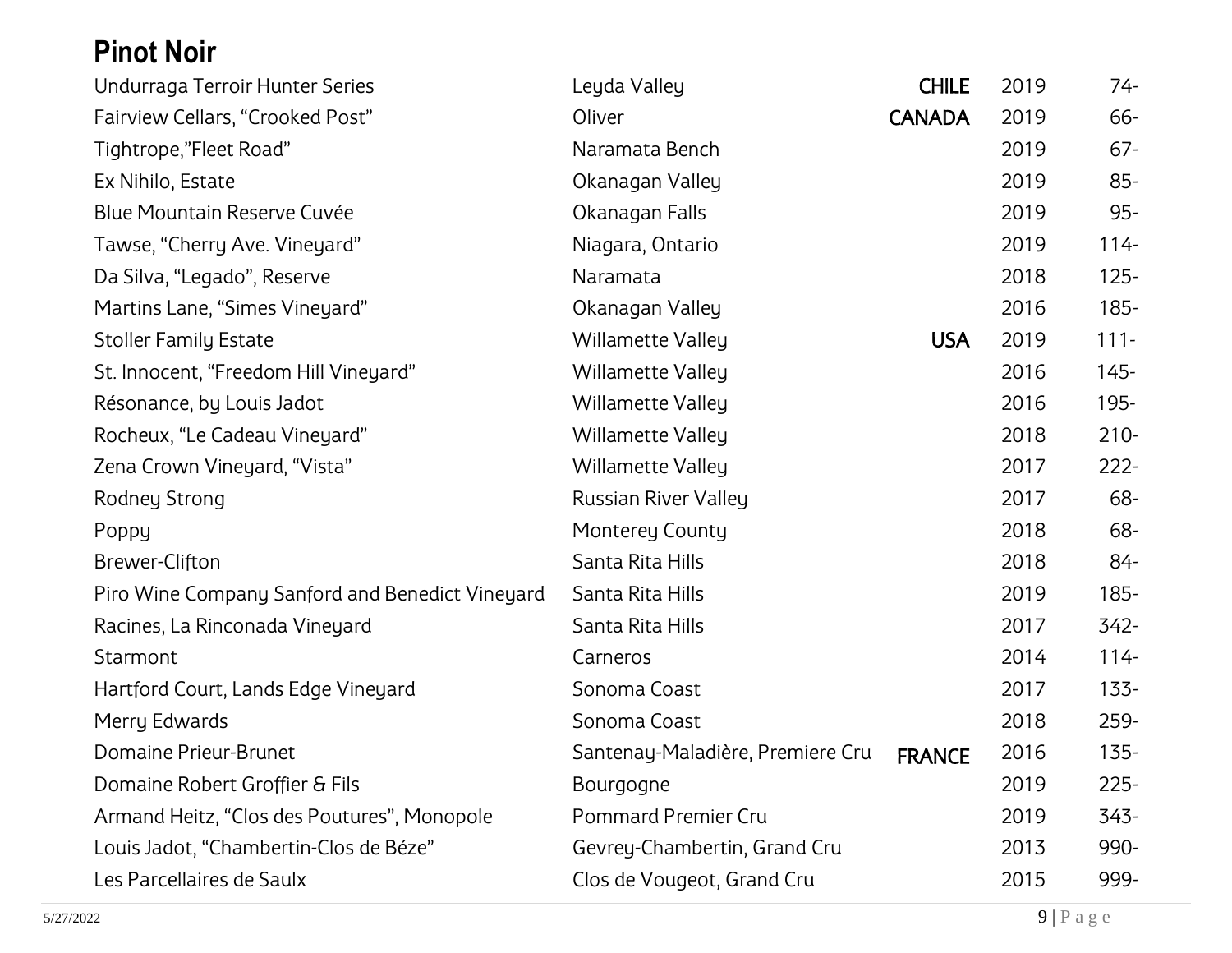# <span id="page-9-0"></span>**Sangiovese & Blends**

| <b>Sangiovese &amp; Blends</b>              |                                                  | <b>ITALY</b> |         |
|---------------------------------------------|--------------------------------------------------|--------------|---------|
| PoggioargentierA, "Capatosta" Org.          | Morellino di Scansano                            | 2017         | $73-$   |
| Bindi Sergardi, "Ser Gardo"                 | Chianti Classico                                 | 2019         | 86-     |
| Rocca delle Macie, Famiglia Zingarelli      | Chianti Classico Reserva                         | 2017         | $65 -$  |
| Villa Antinori                              | Chianti Classico Reserva                         | 2018         | 78-     |
| Rocca delle Macie, "Riserva di Fizzano"     | Chianti Classico, Gran Selezione                 | 2018         | $103 -$ |
| Badia A Passignano                          | Chianti Classico, Gran Selezione                 | 2018         | $151 -$ |
| Quercia Al Poggio, "Vigna la Cataste"       | Chianti Classico, Gran Selezione                 | 2015         | $172 -$ |
| Fontodi                                     | Chianti Classico, Gran Selezione                 | 2015         | $232 -$ |
| Bindi Sergardi, "Achille"                   | <b>IGT Toscana</b>                               | 2019         | $57-$   |
| Fattoria la Massa, "Carla 6"                | <b>IGT Toscana</b>                               | 2016         | $270-$  |
| Pertimali                                   | Rosso di Montalcino                              | 2019         | 99-     |
| San Polo                                    | Brunello di Montalcino                           | 2016         | $171 -$ |
| Il Palazzone                                | Brunello di Montalcino                           | 2016         | $211 -$ |
| Pertimali                                   | Brunello di Montalcino                           | 2016         | $219 -$ |
| Tornesi, Riserva                            | Brunello di Montalcino                           | 2012         | $225 -$ |
| Collemattoni, "Vigna Fontelontano", Riserva | Brunello di Montalcino                           | 2013         | 246-    |
| Castiglion del Bosco                        | Brunello di Montalcino                           | 2015         | $197 -$ |
| Podere Le Ripi, "Amore & Magia"             | Brunello di Montalcino                           | 2016         | 320-    |
| Le Ragnaie, Fornace                         | Brunello di Montalcino                           | 2016         | 394-    |
| Pertimali, Riserva                          | Brunello di Montalcino                           | 2012         | $425 -$ |
| "Crognolo", by Tenuta Sette Ponti           | Sangiovese/ Merlot                               | 2018         | 79-     |
| Terrescure, Lotto Unico                     | Sangiovese/ Merlot                               | 2017         | 97-     |
| Capezzana, "Villa di Capezzana"             | Sangiovese/ Cabernet Sauvignon                   | 2011         | $171 -$ |
| Antinori, "Tignanello"                      | Sangiovese / Cabernet Franc / Cabernet Sauvignon | 2018         | $285 -$ |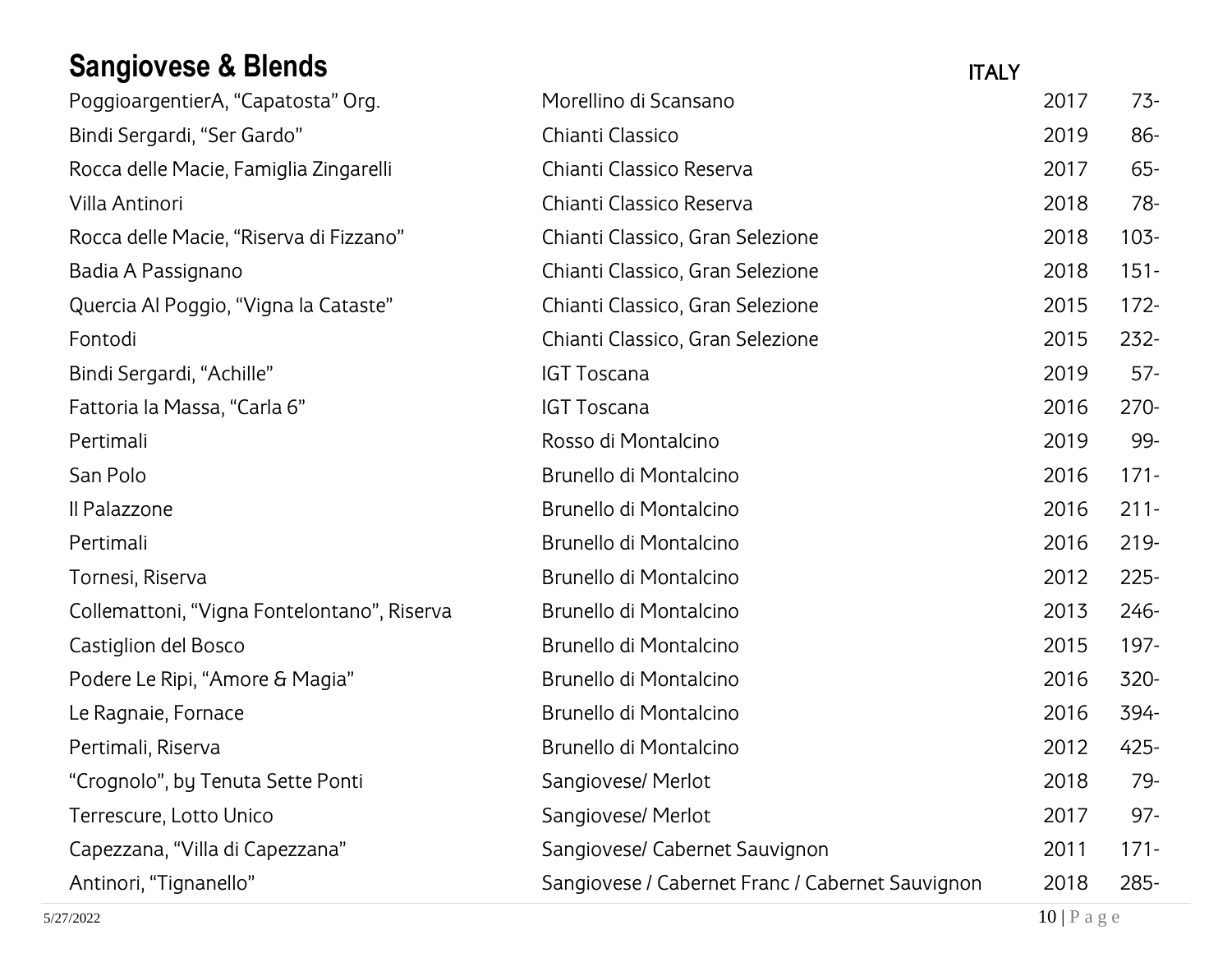# <span id="page-10-0"></span>**Syrah, Shiraz & Blends**

| Tightrope                                                 |                                  | Naramata Bench   | CANADA 2018           |      | $75 -$  |
|-----------------------------------------------------------|----------------------------------|------------------|-----------------------|------|---------|
| Lake Breeze, "Mistral"                                    |                                  | Naramata Bench   |                       | 2016 | 78-     |
| Stag's Hollow, Renaissance                                |                                  | Okanagan Falls   |                       | 2018 | 89-     |
| Tawse Winery," Red Stone"                                 |                                  | Niagara, Ontario |                       | 2018 | $103 -$ |
| Burrowing Owl, "Athene"                                   | Syrah/ Cabernet Sauvignon Oliver |                  |                       | 2018 | $92 -$  |
| Ex Nihilo, XXX                                            |                                  | Okanagan Valley  |                       | 2016 | $150 -$ |
| L' Ecole Nº 41                                            |                                  | Columbia Valley  | <b>USA</b>            | 2018 | $104 -$ |
| Avennia, "Arnaut", Boushey Vineyard                       |                                  | Yakima Valley    |                       | 2016 | 199-    |
| Radio-Coteau, "Dusty Lane"                                |                                  | Sonoma Coast     |                       | 2014 | $154 -$ |
| Shafer, "Relentless"                                      | Syrah/ Petit Sirah Napa Valley   |                  |                       | 2014 | 335-    |
| Craggy Range, "Le Sol", Gimblett Gravels                  |                                  | Hawkes Bay       | NEW ZEALAND 2011      |      | $243 -$ |
| Torbreck, "Woodcutters Shiraz"                            |                                  | Barossa Valley   | <b>AUSTRALIA 2019</b> |      | $72 -$  |
| Ben Glaetzer, Amon-Ra                                     |                                  | Barossa Valley   |                       | 2018 | $201 -$ |
| Tenuta Sallier de la Tour, "La Monaca"                    |                                  | Monreale, Sicily | <b>ITALY 2018</b>     |      | $105 -$ |
| E. Guigal                                                 |                                  | Crozes-Hermitage | <b>FRANCE 2018</b>    |      | 95-     |
| J.L. Chave, "Offerus"                                     |                                  | St. Joseph       |                       | 2018 | $114 -$ |
| Domaine des Pierres Séches, "Lussas", by Sylvain Gauthier |                                  | St. Joseph       |                       | 2019 | $162 -$ |
| Pierre Gaillard                                           |                                  | Côte-Rôtie       |                       | 2017 | $210 -$ |
| J. Barge, "Côte Brune"                                    |                                  | Côte-Rôtie       |                       | 2016 | $297 -$ |
| Pierre Gaillard, "Esprit de Blonde"                       |                                  | Côte-Rôtie       |                       | 2019 | 337-    |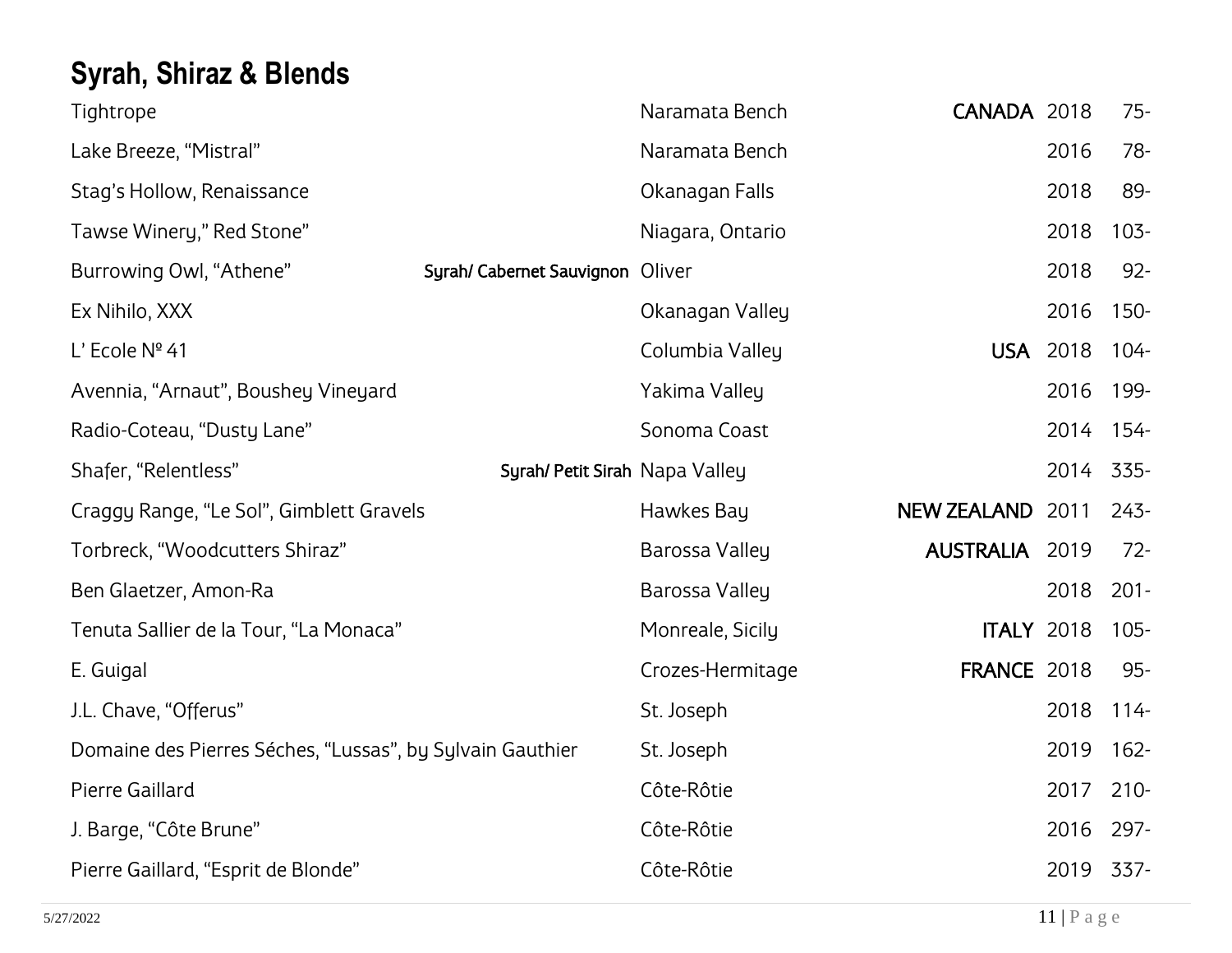<span id="page-11-0"></span>

| <b>Nebbiolo, Barbera &amp; Blends</b> |                                 | Piedmont                | <b>ITALY</b>  |      |         |
|---------------------------------------|---------------------------------|-------------------------|---------------|------|---------|
| Giulia Negri                          | <b>Barbera</b>                  | D'Alba                  |               | 2019 | $76-$   |
| Pico Maccario, "Tre Roveri"           |                                 | <b>Nizza</b>            |               | 2019 | $103 -$ |
| Fontechiara                           | <b>Nebbiolo</b>                 | <b>Colline Novaresi</b> |               | 2016 | 84-     |
| Mauro Veglio, "Angelo"                |                                 | Langhe                  |               | 2017 | $85-$   |
| Cascina Preziosa, "Casteleng"         |                                 | Coste delle Sesia       |               | 2017 | $142 -$ |
| Pico Maccario                         |                                 | <b>Barolo</b>           |               | 2017 | 129-    |
| Seghesio                              |                                 | <b>Barolo</b>           |               | 2016 | $134 -$ |
| Massolino, Serralunga d'Alba          |                                 | <b>Barolo</b>           |               | 2017 | $147 -$ |
| Paolo Scavino                         |                                 | <b>Barolo</b>           |               | 2017 | 169-    |
| Brovia, "Ünïo"                        |                                 | <b>Barolo</b>           |               | 2014 | 194-    |
| Pecchenino                            |                                 | <b>Barolo</b>           |               | 2016 | 208-    |
| Paolo Scavino, "Ravera"               |                                 | <b>Barolo</b>           |               | 2017 | $231 -$ |
| Azelia, "Margheria"                   |                                 | <b>Barolo</b>           |               | 2017 | 299-    |
| Josetta Saffirio Riserva              |                                 | <b>Barolo</b>           |               | 2014 | $243 -$ |
| Pio Cesare, "Ornato"                  |                                 | <b>Barolo</b>           |               | 2017 | 405-    |
| Vietti "Ravera"                       |                                 | <b>Barolo</b>           |               | 2017 | $525 -$ |
| Demarie                               |                                 | <b>Barbaresco</b>       |               | 2015 | 93-     |
| Guiseppe Cortese                      |                                 | <b>Barbaresco</b>       |               | 2018 | $146 -$ |
| Nada Fiorenzo, "Rombone"              |                                 | <b>Barbaresco</b>       |               | 2016 | $223 -$ |
| Sottimano, "Pajoré"                   |                                 | <b>Barbaresco</b>       |               | 2017 | 256-    |
| Pelissero, "Vanotu"                   |                                 | <b>Barbaresco</b>       |               | 2015 | $267 -$ |
| Rainoldi, Sfursat di Valtellina       |                                 | Lombardy                |               | 2015 | $172 -$ |
| Nervi, Conterno                       |                                 | Gattinara               |               | 2017 | 193-    |
| <b>Tempranillo &amp; Blends</b>       |                                 |                         | <b>SPAIN</b>  |      |         |
| Bodegas Tridente, "Rejón"             |                                 | Castilla y León         |               | 2015 | $148 -$ |
| Matsu, "El Picaro"                    |                                 | Rioja                   |               | 2020 | 49-     |
| Gomez-Cruzado                         |                                 | Rioja                   |               | 2014 | $86-$   |
| Lanzaga, by Telmo Rodriguez           | Tempranillo/ Graciano/ Garnacha | Rioja                   |               | 2015 | $104 -$ |
| Marqués de Murrieta                   | Tempranillo/ Graciano/ Garnacha | Rioja                   |               | 2016 | $105 -$ |
| Marqués de Riscal, "XR"               | Tempranillo/ Graciano           | Rioja                   |               | 2015 | $111 -$ |
| Granja Remelluri, Gran Reserva        | Tempranillo/ Garnacha/ Graciano |                         |               | 2009 | 266-    |
|                                       |                                 | Rioja                   |               |      |         |
| <b>Stags's Hollow Renaissance</b>     | Tempranillo                     | Okanagan Falls          | <b>CANADA</b> | 2018 | $126 -$ |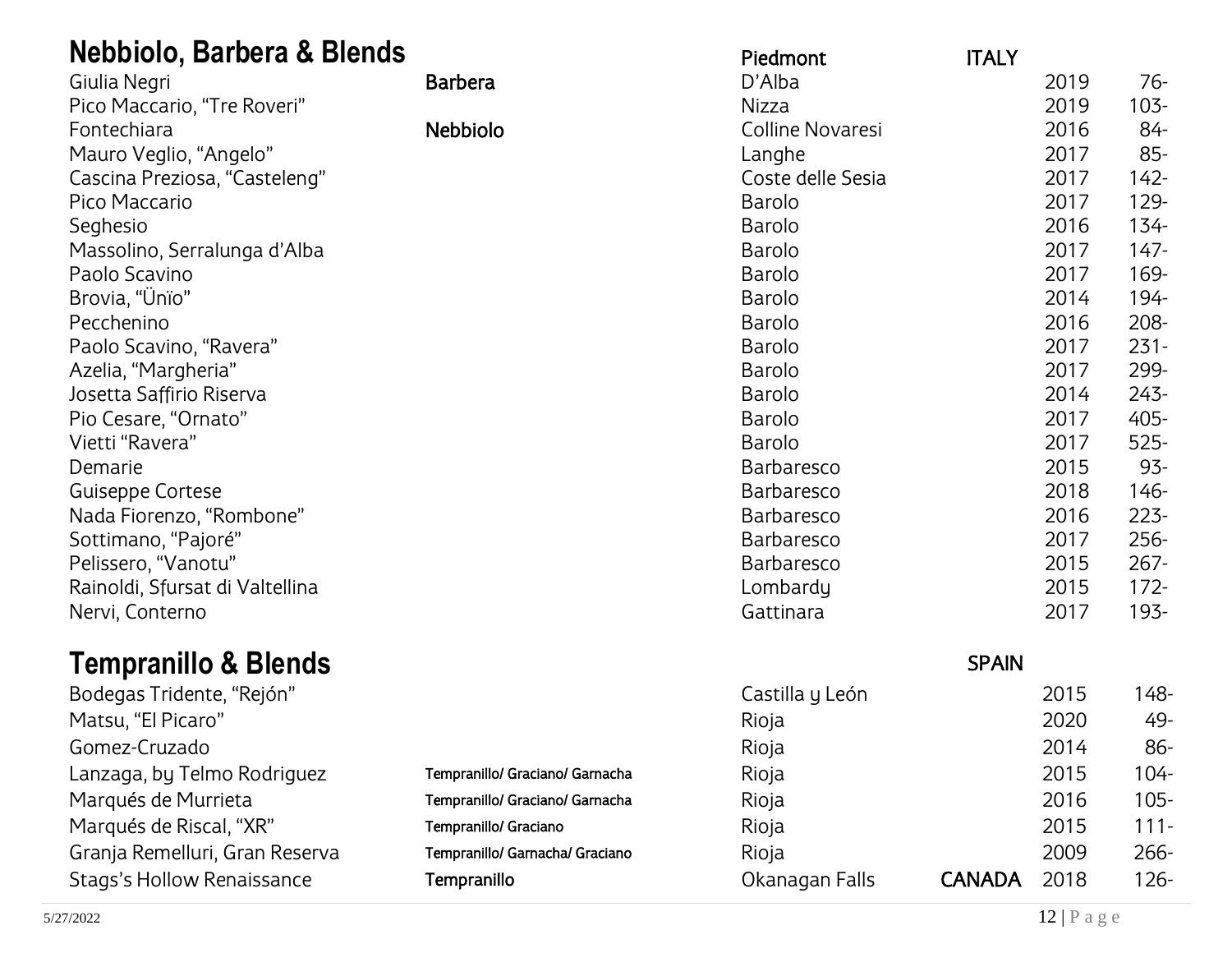#### <span id="page-12-0"></span>**Grenache & Blends**

| Road 13                                             | Grenache/ Syrah/ Mourvèdre                                 | Okanagan Valley     | <b>CANADA</b>    | 2019 | 86-     |
|-----------------------------------------------------|------------------------------------------------------------|---------------------|------------------|------|---------|
| Merum Priorati, "INICI"                             | Garnacha/ Carignan/ Syrah/ Cab. Sauv Priorat               |                     | <b>SPAIN</b>     | 2018 | 86-     |
| Alto Moncayo, "Veraton"                             | Garnacha                                                   | Campo De Borja      |                  | 2015 | $124 -$ |
| Alvaro Palacios, "Gratallops                        | Garnacha/ Carignan                                         | Priorat             |                  | 2015 | $175 -$ |
| Gerard Bertrand, "An 806"                           | Grenache/ Syrah/ Mourvèdre                                 | Corbières           | <b>FRANCE</b>    | 2018 | 68-     |
| Domaine Gassier, "Nostre Pais"                      | Grenache/ Syrah/ Mourvèdre                                 | Costière de Nimes   |                  | 2018 | $73-$   |
| Boutinot, "La Côte Sauvage"                         | Grenache/ Syrah/ Mourvèdre                                 | Cairanne            |                  | 2018 | $77-$   |
| Domaine des Senechaux                               | Grenache / Syrah / Mourvèdre                               | Châteauneuf-du-Pape |                  | 2017 | $132 -$ |
| Domaine Paul Autard                                 | Grenache / Syrah / Cinsault/ Mourvèdre Châteauneuf-du-Pape |                     |                  | 2018 | $137 -$ |
| Château de Beaucastel, Org.                         | Grenache / Syrah / Mourvèdre                               | Châteauneuf-du-Pape |                  | 2018 | 180-    |
| Domaine de la Solitude, Cornelia Constanza Grenache |                                                            | Châteauneuf-du-Pape |                  | 2018 | $242 -$ |
| Chappelle St. Theodoric, "Le Grand Pin"             | Grenache                                                   | Châteauneuf-du-Pape |                  | 2015 | $271 -$ |
| Clos St. Patrice, Monopole                          | Grenache / Mourvèdre                                       | Châteauneuf-du-Pape |                  | 2016 | 408-    |
| <b>Brady Cellars</b>                                | Grenache                                                   | Walla Walla         | <b>USA</b>       | 2018 | $135 -$ |
| K Vintner's, B. Leighton, "Gratitude"               | Mourvèdre/ Grenache/ Syrah                                 | Yakima Valley       |                  | 2016 | $175 -$ |
| Angove, "Warboys Vineyard"                          | Grenache                                                   | Mclaren Vale        | <b>AUSTRALIA</b> | 2015 | $123 -$ |
| <b>Cabernet Franc &amp; Blends</b>                  |                                                            |                     |                  |      |         |
| Lakeside Cellars                                    |                                                            | Osoyoos             | <b>CANADA</b>    | 2017 | 59-     |
|                                                     |                                                            |                     |                  |      |         |

Poplar Grove 2017 and 2017 and 2017 and 2017 and 2017 and 2017 and 2017 and 2017 and 2017 and 2017 and 2017 and 2017 and 2017 and 2017 and 2017 and 2017 and 2017 and 2017 and 2017 and 2017 and 2017 and 2017 and 2018 and 20 Fairview Cellars **Fairview Cellars Golden Mile Bench** 2019 85-Fort Berens, Reserve **2017** 2017 190-Decero, Mini Ediciones, Remolinos Vineyard Mendoza Mendoza **ARGENTINA** 2018 84-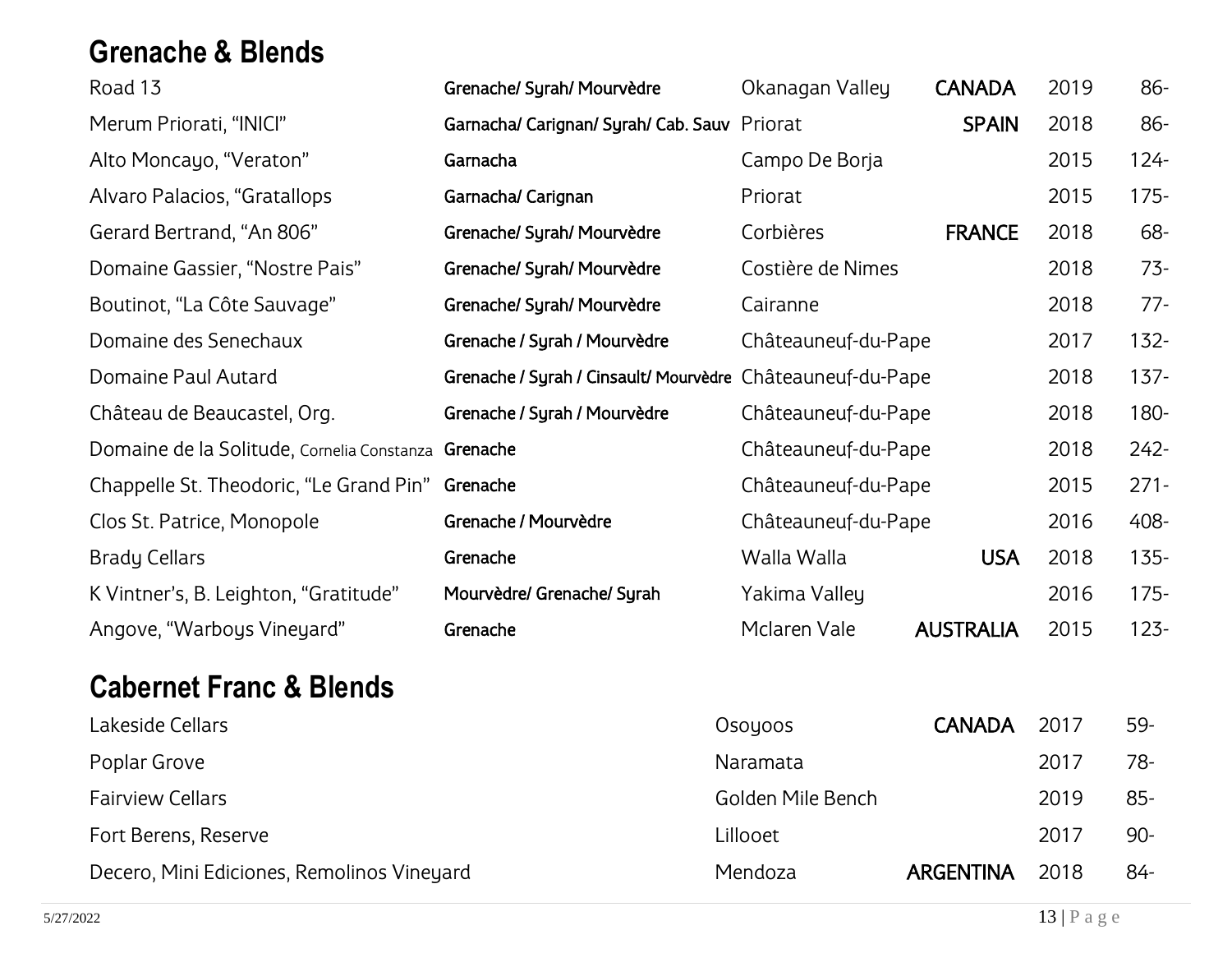# <span id="page-13-0"></span>**Cabernet Sauvignon**

| Fattoria Le Calvane, Borro Del Boscone          | Toscana            | <b>ITALY</b>     | 2013 | $85 -$  |
|-------------------------------------------------|--------------------|------------------|------|---------|
| Castello di Monsanto, "Nemo"                    | Toscana            |                  | 2013 | 164-    |
| Hollick, Old Vines                              | Coonawarra         | <b>AUSTRALIA</b> | 2017 | 69-     |
| Warramate                                       | Yarra Valley       |                  | 2018 | 86-     |
| Voyager Estate, The Modern                      | Margaret River     |                  | 2019 | $102 -$ |
| Leeuwin Estate, "Art Series"                    | Margaret River     |                  | 2017 | $163 -$ |
| Hickinbotham, "Trueman", Clarendon Vineyard,    | Mclaren Vale       |                  | 2018 | 189-    |
| Haras de Pirque, "Hussonet"                     | Maipo Valley       | <b>CHILE</b>     | 2018 | $63 -$  |
| Undurraga, Terroir Hunter Series                | Maipo Valley       |                  | 2019 | $74-$   |
| <b>Volcanic Hills</b>                           | Okanagan Valley    | <b>CANADA</b>    | 2015 | 68-     |
| Road 13                                         | Similkameen Valley |                  | 2018 | $70-$   |
| Siren's Call, Special Reserve                   | Okanagan Valley    |                  | 2019 | $71 -$  |
| Corcelettes, Reserve                            | Similkameen Valley |                  | 2018 | $92 -$  |
| Fairview Cellars, "The Bear"                    | Oliver             |                  | 2014 | 140-    |
| <b>Brady Cellars</b>                            | Walla Walla        | <b>USA</b>       | 2014 | $140 -$ |
| The Fableist                                    | Paso Robles        |                  | 2020 | $85 -$  |
| Justin                                          | Paso Robles        |                  | 2019 | $114 -$ |
| <b>Austin Hope</b>                              | Paso Robles        |                  | 2019 | $151 -$ |
| Dry Creek Vineyard                              | Sonoma County      |                  | 2017 | $91 -$  |
| Kinsella Estate, "Spencer Vineyard"             | Sonoma County      |                  | 2016 | $279-$  |
| Ferrari-Carano                                  | Alexander Valley   |                  | 2015 | $117 -$ |
| Stags' Leap                                     | Napa Valley        |                  | 2018 | $125 -$ |
| Macauley                                        | Napa Valley        |                  | 2018 | $242 -$ |
| Mount Brave, Mt. Veeder                         | Napa Valley        |                  | 2018 | 299-    |
| Frias Family Vineyard, Spring Mountain District | Napa Valley        |                  | 2018 | 310-    |
| Scribe, Atlas Peak West                         | Napa Valley        |                  | 2017 | $311 -$ |
| Barbour                                         | Napa Valley        |                  | 2018 | 482-    |
| Hess Collection, "The Lion"                     | Napa Valley        |                  | 2014 | $625 -$ |
| Peter Michael, "Au Paradis"                     | Napa Valley        |                  | 2013 | 833-    |
| Eisele Vineyard, Calistoga                      | Napa Valley        |                  | 2014 | 1699-   |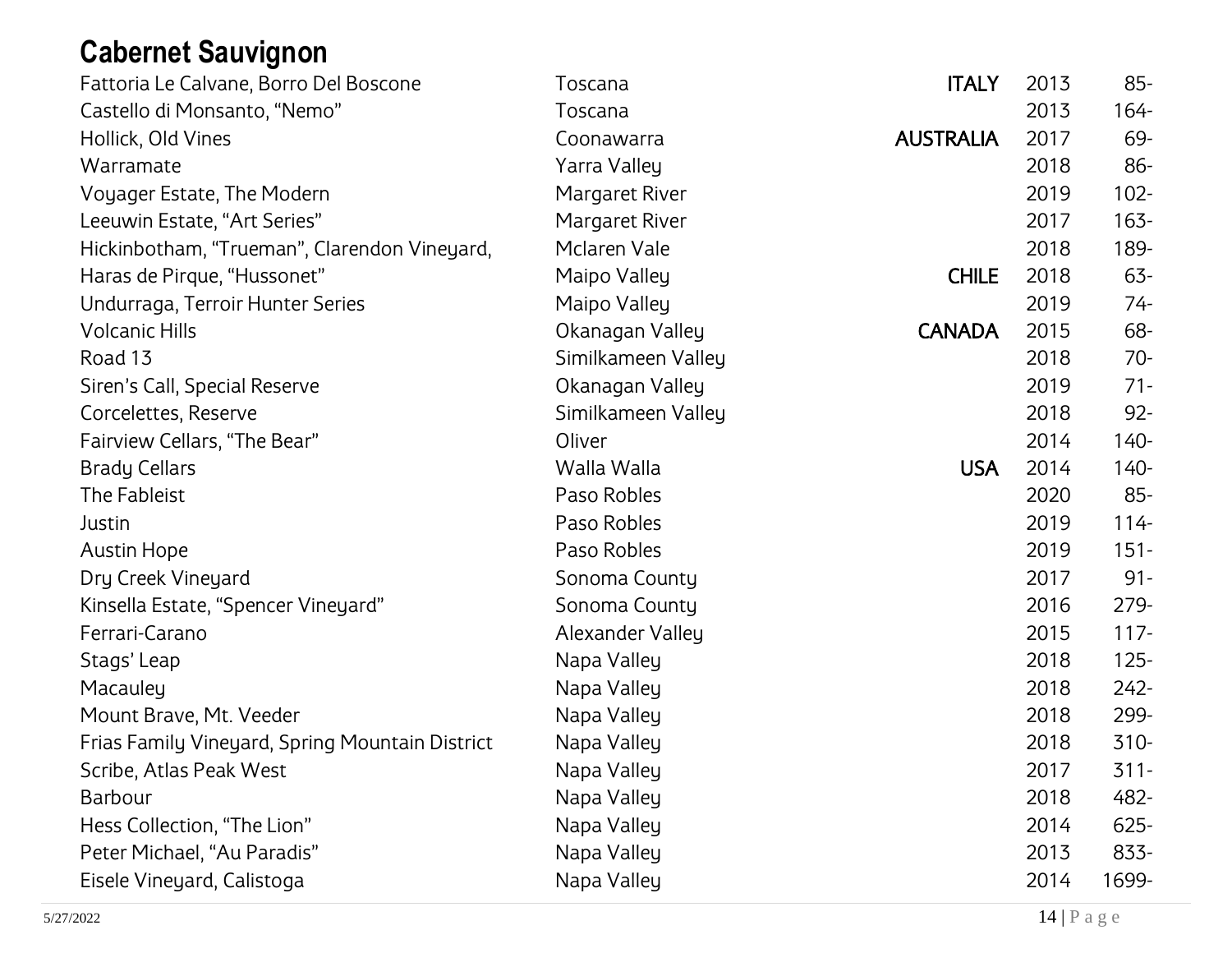### <span id="page-14-0"></span>**Bordeaux Blends** CANADA

Ashes & Diamonds, Mountain Cuvée N˚1

# Fort Berens, Meritage **Merlot/ Cabernet Sauvignon/ Cabernet Franc** Entertainment Collocat 2018 60-Church & State, Meritage **Merlot/ Cabernet Franc** Church & Stanagan Valley 2018 65-Burrowing Owl, Meritage **Cabernet Sauvignon / Merlot / Cab Franc/ Malbec** Oliver 2018 100-Roche, "Château" Cab Franc/ Cabernet Sauvignon/ Merlot Naramata 2017 110-French Door, "Héritage" Merlot/ Cab Franc/ Cabernet Sauvignon/ Malbec/ P.V. Cliver 2018 128-Liber Winery, "Rebil" Merlot/ Cab Franc/ Cabernet Sauvignon/ Malbec/ P.V. Cawston 2017 143-Lagone, "Aia Vecchia" Merlot/ Cabernet Sauvignon/ Cabernet Franc (IGT) Toscana ITALY 2018 59-Castiglion del Bosco," Prima Pietra" Merlot/ Cabernet Sauvignon/ Cab Franc/ P.V. (IGT) Toscana 2016 136- Le Mortelle, "Poggio Alle Nane" Cabernet Franc/ Cabernet Sauvignon Maremma, Toscana 2015 179-Tenuta sette Ponti, "Orma" Cabernet Franc/ Cabernet Sauvignon/ Merlot Bolgheri Superiore 2018 220-Antinori, "Guado Al Tasso" Cabernet Sauvignon / Merlot / Syrah Bolgheri Superiore 2005 325-Gaja, "Camarcanda" Cabernet Sauvignon/ Cabernet Franc Bolgheri Superiore 2016 520-Ornellaia, "La Grazia" Cabernet Sauvignon/ Merlot/ Cabernet Franc/ P.V. Bolgheri Superiore 2018 571- Fattoria La Massa, "Giorgio Primo" Cabernet Sauvignon / Merlot / Petite Verdot (IGT) Toscana 2015 323- Fattoria Le Pupille, "Saffredi" Cabernet Sauvignon / Merlot / Petite Verdot (IGT) Toscana 2015 368- Avennia, "Gravura" Cabernet Sauvignon/ Merlot/ Cabernet Franc Columbia Valley USA 2015 155-St. Supéry, "Élu" Cabernet Sauvignon/ Merlot/ Malbec/ C.F./ P.V. Napa Valley 2016 268-Asries & Diamonds, Mountain Cuvee N.T. Ca<mark>bernet Sauvignon/ Cabernet Franc</mark> Napa Valley 2016 426-<br>Bates Ranch, Santa Cruz Mountains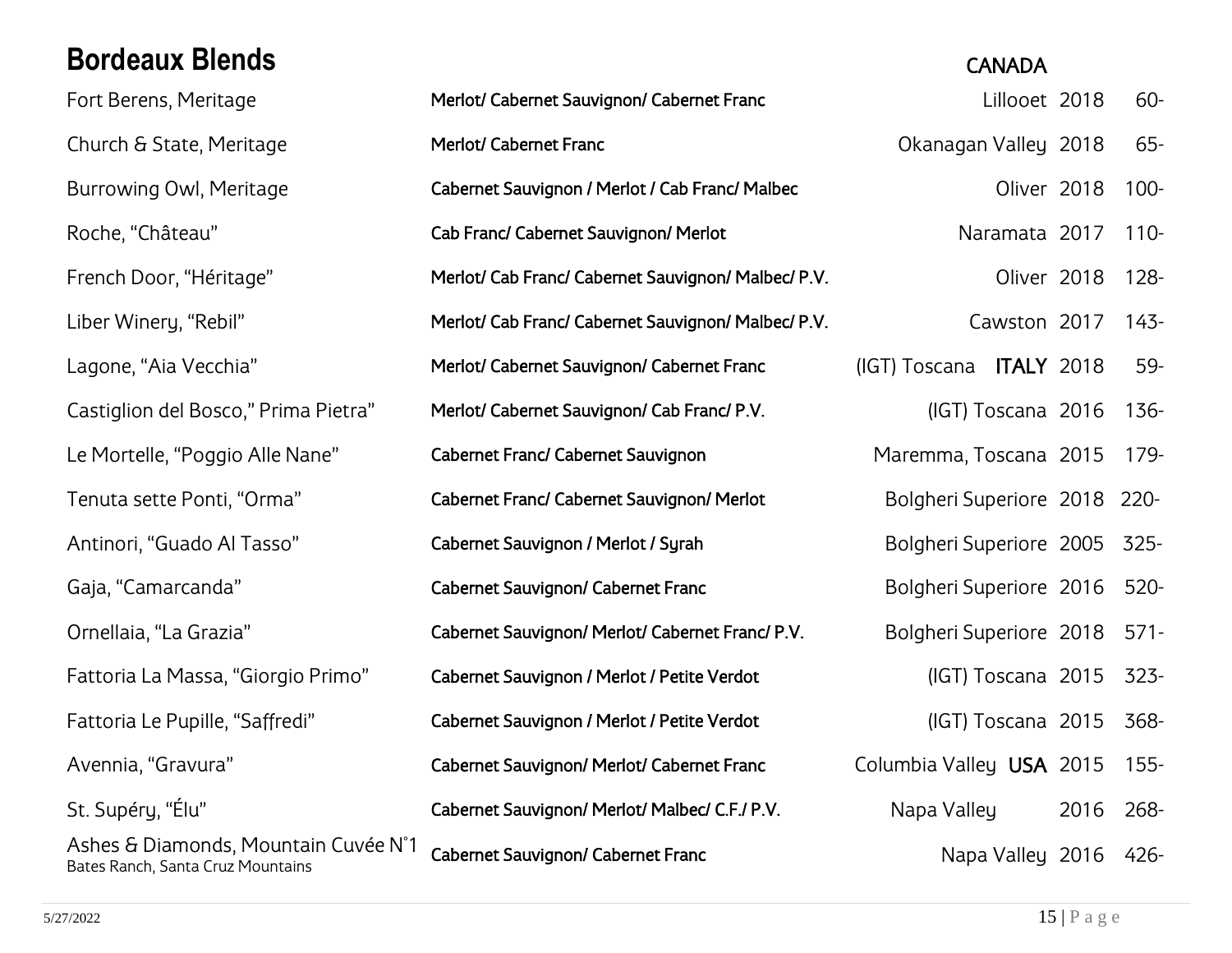#### <span id="page-15-0"></span>**Bordeaux Blends** FRANCE

Château Mangot, Grand Cru Château Yon-Figeac Château des Annereaux Château Lasségue, Grand Cru Château Cantemerle Château Smith Haut-Lafitte, Grand Cru Château Gruard Larose, Grand Cru Château Pontet- Canet Château Lynch-Bages

#### <span id="page-15-1"></span>**Amarone Blends** ITALY

Aldegheri Valpolicella Superiore Musella, Valpolicella Rispasso Superiore Tedeschi, "Marne 180", Amarone Mazzi, "Punta di Villa", Amarone Masi, "Mazzano", Amarone Masi, Vaio Amaron", Amarone

#### <span id="page-15-2"></span>**Malbec & Blends** ARGENTINA

| Merlot/ Cabernet Franc/ Cabernet Sauvignon                  | Saint-Emilion 2018      | $119 -$ |
|-------------------------------------------------------------|-------------------------|---------|
| Merlot/ Cabernet Franc/ Petit Verdot                        | Saint-Emilion 2012      | $134 -$ |
| Merlot/ Cabernet Franc/ Cabernet Sauvignon                  | Lalande de Pomerol 2018 | $125 -$ |
| Merlot/ Cabernet Franc/ Cabernet Sauvignon                  | Saint Émilion 2017      | $221 -$ |
| Cabernet Sauvignon / Merlot / Cabernet Franc / P.V.         | Haut-Médoc 2018         | 188-    |
| Cabernet Sauvignon / Merlot / Cabernet Franc / P.V.         | Pessac-Léognan 2017     | $367 -$ |
| Cabernet Sauvignon / Merlot / Cabernet Franc                | Saint-Julien 2018       | 428-    |
| Cabernet Sauvignon / Merlot / Cabernet Franc / Petit Verdot | Pauillac 2014           | 545-    |
| Cabernet Sauvignon / Merlot                                 | Pauillac 2011           | 599-    |

| Corvina / Corvinone / Rondinella         | Veneto 2019 | 58-     |
|------------------------------------------|-------------|---------|
| Corvina / Corvinone / Rondinella Barbera | Veneto 2017 | $91 -$  |
| Corvina / Corvinone / Rondinella         | Verona 2016 | 106-    |
| Corvina/ Rondinella/ Molinara            | Veneto 2016 | $211 -$ |
| Corvina/ Rondinella/ Molinara            | Veneto 2012 | 309-    |
| Corvina/ Rondinella/ Molinara            | Veneto 2001 | 495-    |

| Finca Decero, Remolinos Vineyard    |                              | Mendoza 2018 | 55-     |
|-------------------------------------|------------------------------|--------------|---------|
| Weinert                             |                              | Mendoza 2010 | 71-     |
| Lagarde, "Guarda"                   |                              | Mendoza 2017 | 72-     |
| Finca La Escuela                    | Paraje Altamira Mendoza 2018 |              | 99-     |
| Catena Zapata, Historic Rows Malbec |                              | Mendoza 2018 | $131 -$ |
| Catena Zapata, Malbec Argentino     |                              | Mendoza 2018 | $311-$  |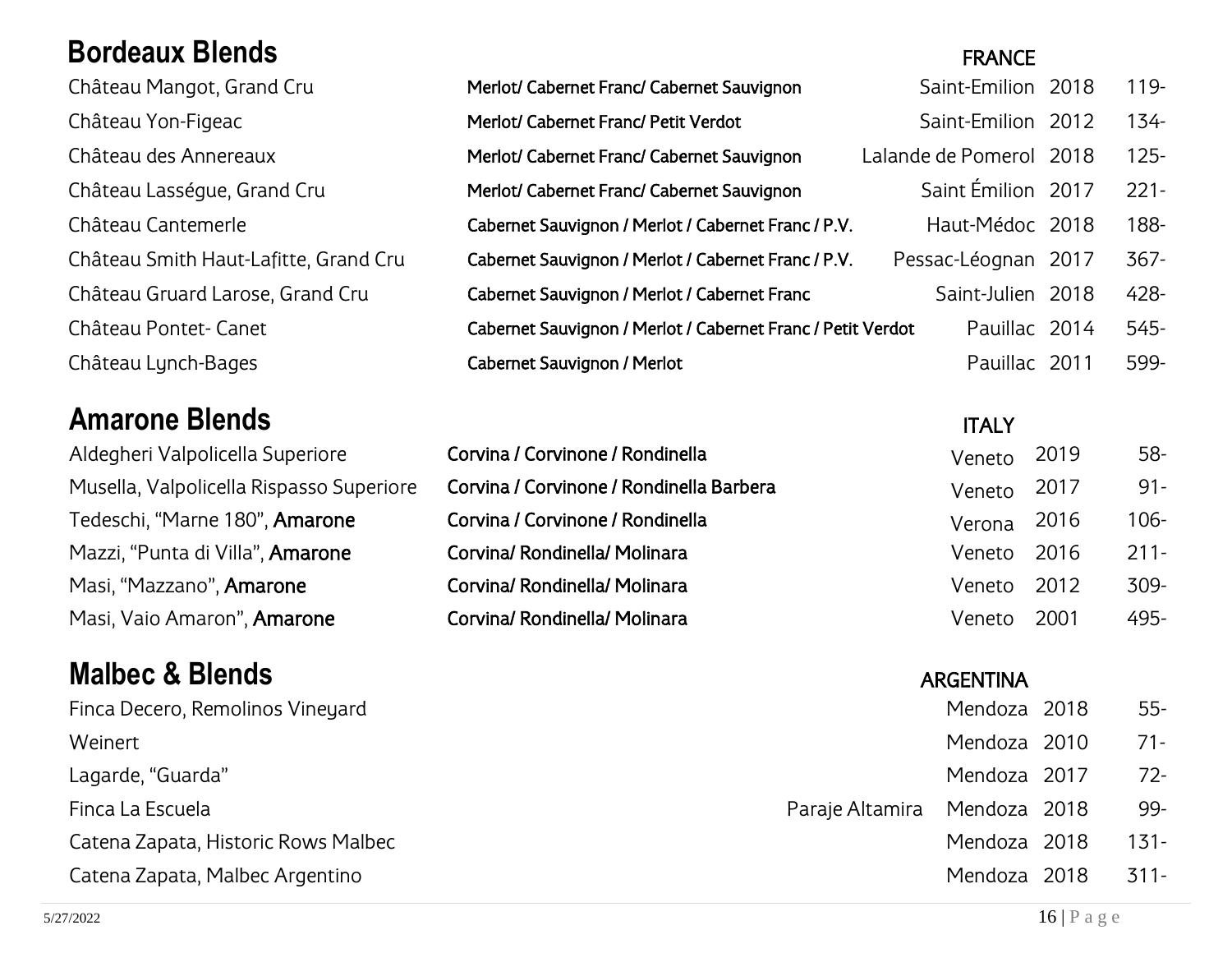### <span id="page-16-0"></span>**Merlot & Blends**

| <b>Cedar Creek Estate</b>      |                   | Okanagan Valley | CANADA 2019     |      | $45 -$  |
|--------------------------------|-------------------|-----------------|-----------------|------|---------|
| Seven Stones Winery, "Row 128" |                   | Cawston         |                 | 2015 | $57 -$  |
| Da Silva, Reserve              |                   | Naramata        |                 | 2012 | $205 -$ |
| Luke, Wahluke Slope            |                   | Columbia Valley | <b>USA 2017</b> |      | $87 -$  |
| Barone Ricasoli, "Casalferro"  |                   | Tuscany         | <b>ITALY</b>    | 2015 | 138-    |
| Tenuta Luce, Lucente           | Merlot/Sangiovese | Tuscany         |                 | 2018 | $80-$   |
| Château Gazin                  |                   | Pomerol         | <b>FRANCE</b>   | 2014 | $320 -$ |

#### <span id="page-16-1"></span>**Interesting Red Varietals**

| <b>THURSHIP IN THE PHILAP IS A TELL</b>   |                     |                    |                   |      |         |
|-------------------------------------------|---------------------|--------------------|-------------------|------|---------|
| Vin Amité                                 | <b>Petit Verdot</b> | Oliver             | <b>CANADA</b>     | 2019 | 99-     |
| Orofino                                   | <b>Gamay Noir</b>   | Similkameen Valley |                   | 2020 | $50-$   |
| Garzón, "Single Vineyard"                 | Tannat              | Maldonado          | <b>URUGUAY</b>    | 2015 | $95 -$  |
| Concha y Toro, "Terrunyo", Block 17       | Carménère           | Peumo              | <b>CHILE</b>      | 2017 | $92 -$  |
| Montes, "Purple Angel"                    | Carménère           | Colchagua          |                   | 2015 | 179-    |
| Zuccardi, "Emma Zuccardi"                 | <b>Bonarda</b>      |                    | Mendoza ARGENTINA | 2014 | 88-     |
| Finca Bacara, "Time Waits for No One"     | Monastrell          | Jumilla            | <b>SPAIN</b>      | 2017 | 48-     |
| Familia Castaño, "Casa Cisca"             | Monastrell          | Yecla              |                   | 2014 | $92 -$  |
| Altos de Losada                           | Mencia              | <b>Bierzo</b>      |                   | 2016 | $97 -$  |
| Descendientes de J. Palacios, "Las Lamas" | Mencia              | <b>Bierzo</b>      |                   | 2017 | 320-    |
| Quinta de Baixo, "Nat'Cool" Natural wine  | Baga                | <b>Bairrada</b>    | <b>PORTUGAL</b>   | 2017 | $63 -$  |
| Julia Kemper                              | Touriga Nacional    | Dâo                |                   | 2012 | 99-     |
| Masseria Li Veli, "Garrisa"               | Susumaniello        | Salento            | <b>ITALY</b>      | 2018 | $55 -$  |
| Pecchinino                                | Dolcetto            | Dogliani           |                   | 2019 | 56-     |
| Costaripa                                 | Marzemino           | Garda Marzemino    |                   | 2017 | 64-     |
| Grifalco, "Gricos"                        | Aglianico           | Campania           |                   | 2017 | 59-     |
| Quintodecimo, "Terra d'Eclano"            | Aglianico           | Campania           |                   | 2018 | 169-    |
| Planeta, Etna Rosso                       | Nerello Mascalese   | Sicily             |                   | 2019 | $92 -$  |
| Passopisciaro                             | Nerello Mascalese   | Sicily             |                   | 2015 | $133 -$ |
| "Idda", by Gaja                           | Nerello Mascalese   | Sicily             |                   | 2019 | $160 -$ |
| Moric, by Roland Velich                   | Blaufränkisch       | Burgenland         | <b>AUSTRIA</b>    | 2019 | 86-     |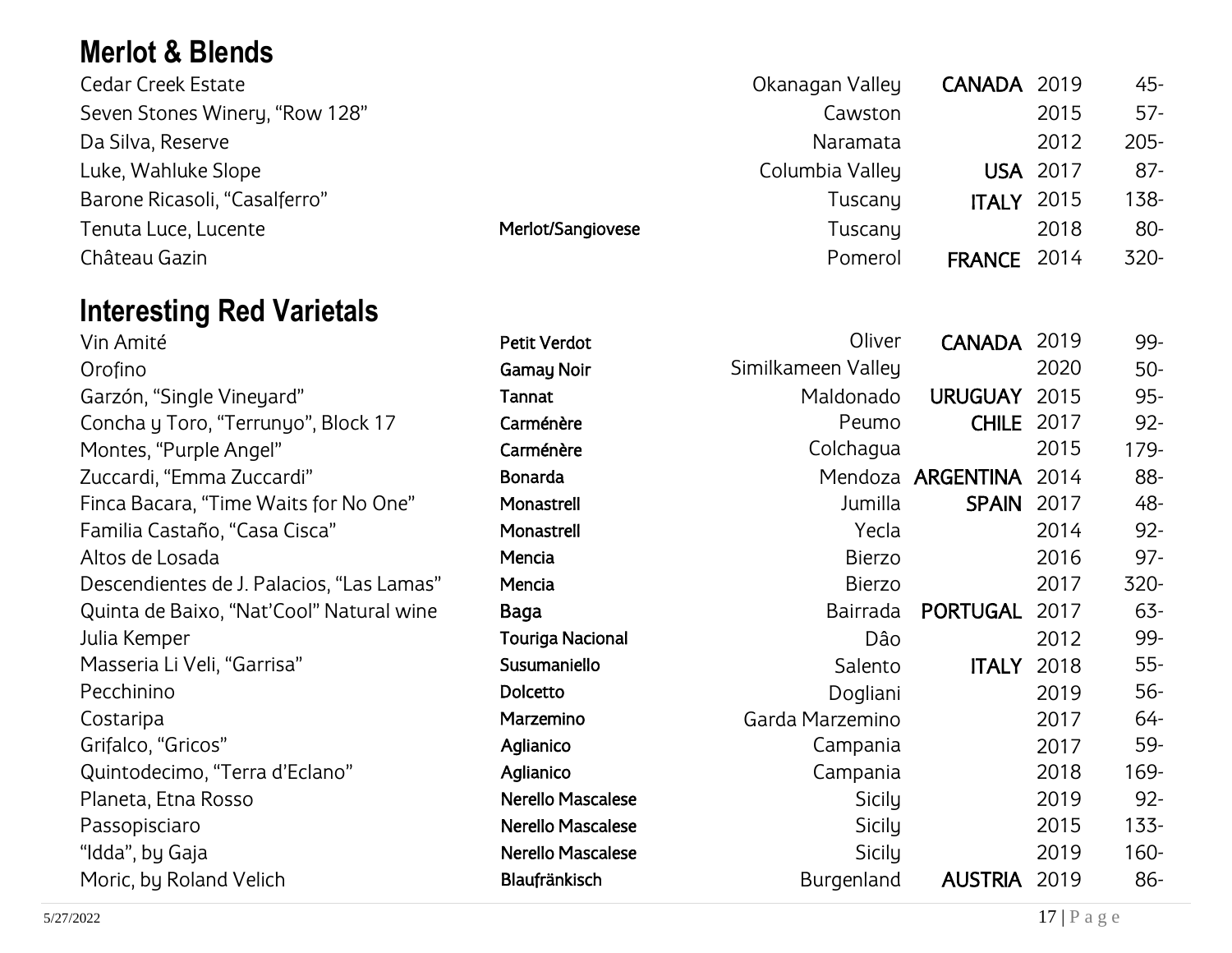# <span id="page-17-0"></span>**Interesting Red Blends**

| Planeta, Cerasuolo di Vittoria                                         | Nero d'Avola/ Frappato                            | Sicily            | <b>ITALY 2018</b> |                 | 65-     |
|------------------------------------------------------------------------|---------------------------------------------------|-------------------|-------------------|-----------------|---------|
| Bernardeschi 2.60 Governo all'Uso Toscana Cab Sauv/ Merlot/ Sangiovese |                                                   | Toscana           |                   | 2018            | $71-$   |
| Bacci Renieri, "Invetro"                                               | Cab Sauv/ Merlot/ Sangiovese                      | Toscana           |                   | 2018            | $72-$   |
| Stajnbeck Rosso                                                        | Refosco/ Cabernet Sauvignon                       | Venezie           |                   | 2015 138-       |         |
| Phantom Creek Petite Cuvée N° 4                                        | Cab Sauv/ Merlot/ CF/ PV/ Syrah/ Malbec           | Oliver            | CANADA 2019       |                 | 85-     |
| Lastella, "Espressivo"                                                 | Cab Franc/ Cabernet Sauvignon/ Merlot/ Sangiovese | Osoyoos           |                   | 2018 100-       |         |
| Clos Berenguer, "Clos de Tafal"                                        | Carignan/ Grenache Noir/ Syrah/ Cab. Sauv.        | Priorat           | <b>SPAIN 2019</b> |                 | 69-     |
| Alvaro Palacios," Camins de Priorat"                                   | Syrah/ Merlot/ Garnacha/ Cabernet Sauvignon       | Priorat           |                   | 2020            | 86-     |
| Niepoort, "Conciso"                                                    | Baga/ Jaen                                        |                   | Dão PORTUGAL 2015 |                 | $87 -$  |
| Treana Red                                                             | Cabernet Sauvignon/ Syrah                         | Paso Robles       |                   | USA 2019 108-   |         |
| Stag's Leap Wine Cellars, "Hands of Time"                              | Cabernet Sauvignon/ Merlot/ Malbec                | Napa Valley       |                   | 2018 122-       |         |
| Frias Family, "Lady of the Dead"                                       | Cab. Sauv/ Syrah/ Petit Sirah/ Carignan           | Napa/ Paso Robles |                   | 2018 199-       |         |
| <b>Zinfandel &amp; Blends</b>                                          |                                                   |                   |                   |                 |         |
| Dry Creek Vineyards, Old Vines                                         |                                                   | Sonoma County     |                   | <b>USA 2016</b> | $102 -$ |

<span id="page-17-1"></span>

| Seghesio, "Old Vine"                   | Sonoma County | 2015 132- |
|----------------------------------------|---------------|-----------|
| Frog's Leap                            | Napa Valley   | 2019 105- |
| BACA, "Bleachers"                      | Sonoma County | 2018 135- |
| Kinsella Estates, "Spencer's Vineyard" | Sonoma County | 2016 171- |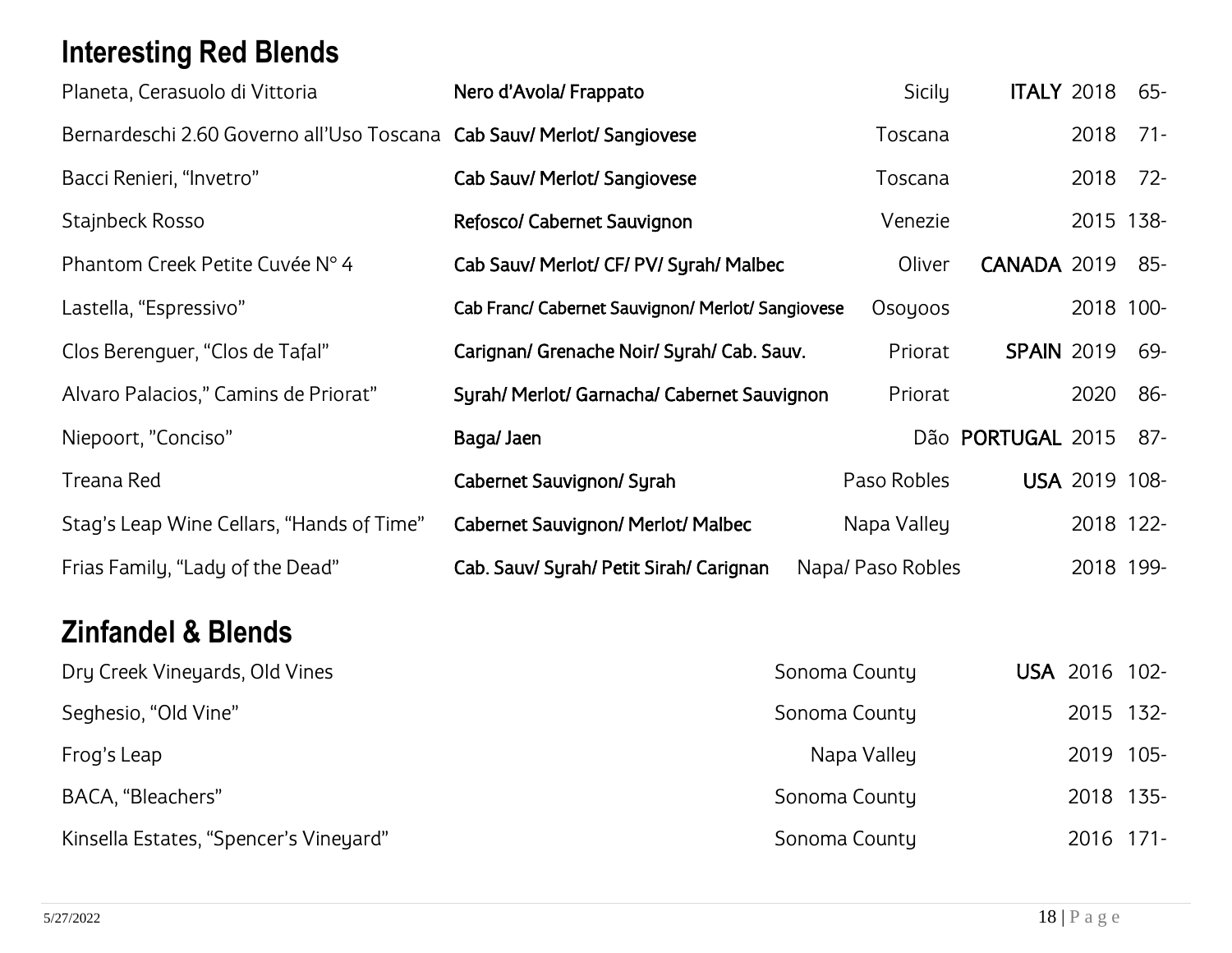# HALF BOTTLES White Wine

<span id="page-18-0"></span>

| Pinot Gris, Kettle Valley                                                 | Naramata, BC, <b>CANADA</b>          |               | 2018         | $28 -$      |
|---------------------------------------------------------------------------|--------------------------------------|---------------|--------------|-------------|
| Rosé, Whispering Angel                                                    | Côtes de Provence                    | <b>FRANCE</b> | 2021         | $50-$       |
| Sauvignon Blanc, Château de Sancerre                                      | Loire Valley                         |               | 2020         | $55 -$      |
| Sauvignon Blanc, Duckhorn                                                 | Napa Valley                          | <b>USA</b>    | 2020         | $130 -$     |
| Chardonnay, Starmont                                                      | Carneros                             |               | 2016         | $61 -$      |
| Chardonnay, Grgich Hills Estate                                           | Napa Valley                          |               | 2017         | 68-         |
| Chardonnay, Rombauer                                                      | Carneros                             |               | 2018         | $73-$       |
| Chardonnay, Planeta                                                       | Sicily,                              | <b>ITALY</b>  | 2018         | 66-         |
| Chardonnay, Louis Michel & Fils, "Butteaux"                               | Chablis Premier Cru                  | <b>FRANCE</b> | 2017         | $72 -$      |
| Chardonnay, Louis Jadot                                                   | Saint-Aubin                          |               | 2013         | $77-$       |
| Chardonnay, Louis Jadot                                                   | Pouilly-Fuissé                       |               | 2016         | 63-         |
| Chardonnay, Louis Jadot,                                                  | "Corton Charlemagne", Grand Cru      |               | 2018         | 340-        |
| Champagne, Moët & Chandon, Impérial Brut                                  | Epernay                              |               | N.V.         | $103 -$     |
| Champagne, Gosset, Grand Rosé Brut                                        | Ay, Champagne                        |               | N.V.         | $117 -$     |
|                                                                           | <b>Red Wine</b>                      |               |              |             |
| Pinot Noir, Kettle Valley, Reserve                                        | Naramata, BC                         | <b>CANADA</b> | 2019         | $41 -$      |
| Zinfandel/ Carignan/ Petite Sirah/ Alicante Bouschet, Ridge, "Geyserville | Alexander Valley                     | <b>USA</b>    | 2016         | 82-         |
| Cabernet Sauvignon, Napa Valley Quilt                                     | Napa Valley                          |               | 2018         | 65-         |
| Cabernet Sauvignon, Shafer, "One Point Five"                              | Napa Valley                          |               | 2018         | 166-        |
| Pinot Noir, Starmont                                                      | Carneros                             |               | 2017         | 63-         |
| Pinot Noir, Domaine Drouhin                                               | Dundee Hills Willamette Valley       |               | 2018         | 63-         |
| Pinot Noir, St. Innocent, Freedom Hill Vineyard                           | <b>Willamette Valley</b>             |               | 2015         | $75 -$      |
| Pinot Noir, Louis Jadot, "Boucherottes"                                   | <b>Beaune</b>                        | <b>FRANCE</b> | 2012         | $82 -$      |
| Pinot Noir, Louis Jadot, "Clos des Ursules"                               | <b>Beaune</b>                        |               | 2016         | $132 -$     |
| Pinot Noir, Louis Jadot, "Clos de la Commaraine"                          | <b>Pommard Premier Cru</b><br>Barolo | <b>ITALY</b>  | 2015<br>2015 | 129-<br>79- |
| Nebbiolo, Roche Costamagna<br>Amarone, Tommasi                            | Veneto                               |               | 2013         | 88-         |
| Brunello di Montalcino, Gaja, "Pieve Santa Restituta                      | Toscana                              |               | 2016         | $133 -$     |
| Brunello di Montalcino, Conti Costanti                                    | Toscana                              |               | 2015         | $141 -$     |
| Sangiovese/ Cab Franc/ Cab Sauv., Antinori Tignanello                     | Toscana                              |               | 2017         | $164 -$     |
| Cab Sauv/ Merlot/ Cab Franc/ P.V., Ornellaia, "La Grazia"                 | <b>Bolgheri Superiore</b>            |               | 2018         | 314-        |
|                                                                           |                                      |               |              |             |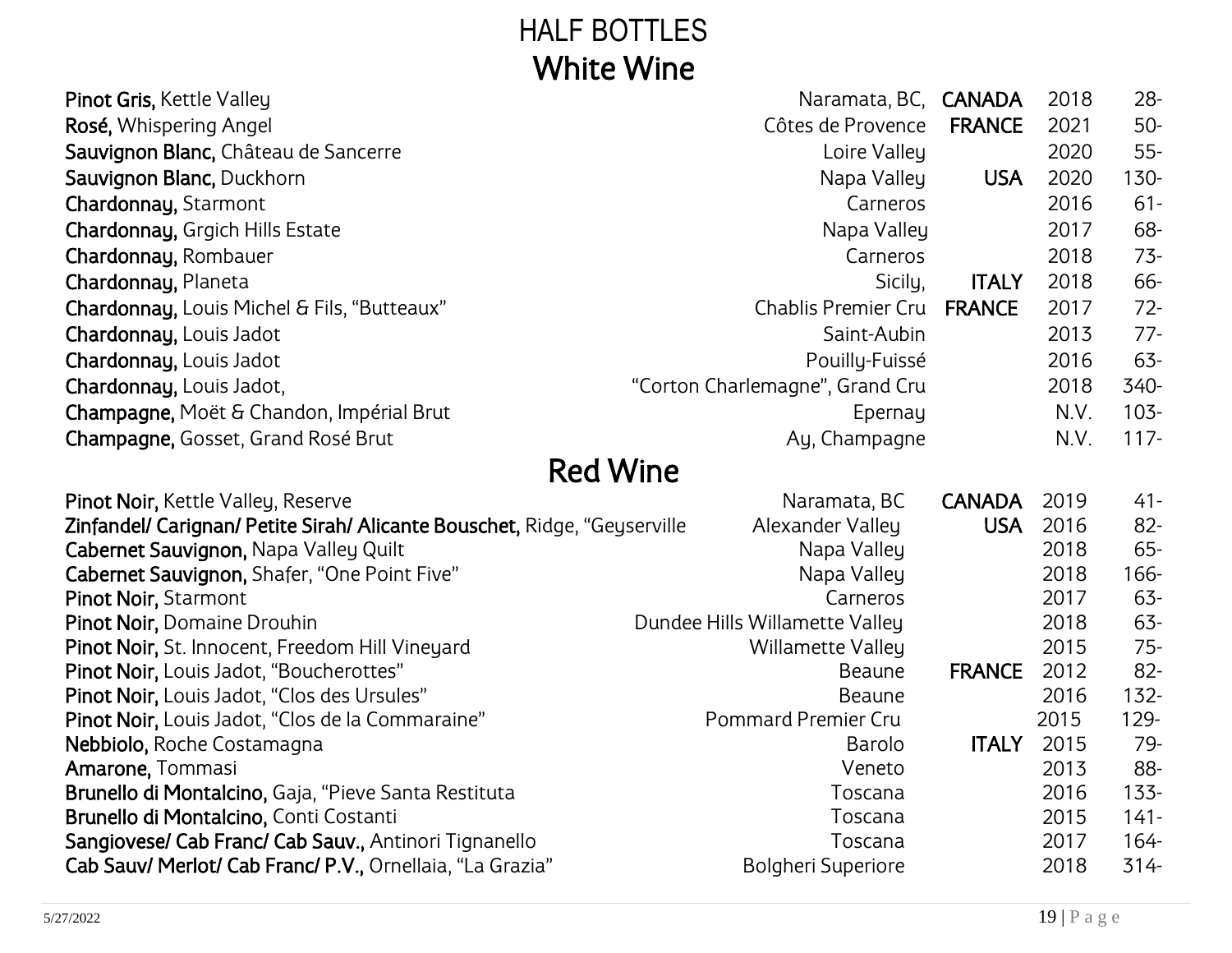# **MAGNUMS** (1.5 LITRE)

<span id="page-19-0"></span>

| Granache/ Syrah/ Mourverdre, Château Sixtine                 | Châteauneuf-du-Pape                | 2017 | $372 -$ |
|--------------------------------------------------------------|------------------------------------|------|---------|
| Cabernet Sauvignon/ Merlot/ Cabernet Franc, Château Giscours | Margaux, Médoc, FRANCE             | 2006 | 728-    |
| Nebbiolo, Rocche Costamagna,"Rocche Dell' Annunziata         | Barolo, Piedmont, ITALY            | 2014 | 364-    |
| Nebbiolo, Giuseppe Cortese, Rabaja'                          | Barbaresco, Piedmont, ITALY        | 2015 | 390-    |
| Brunello di Montalcino, Il Palazzone                         | Toscana, <b>ITALY</b>              | 2016 | 465-    |
| Cabernet Sauvignon / Merlot, Chiappini, Guado de' Gemoli     | Bolgheri Superiore, Tuscany, ITALY | 2012 | $575 -$ |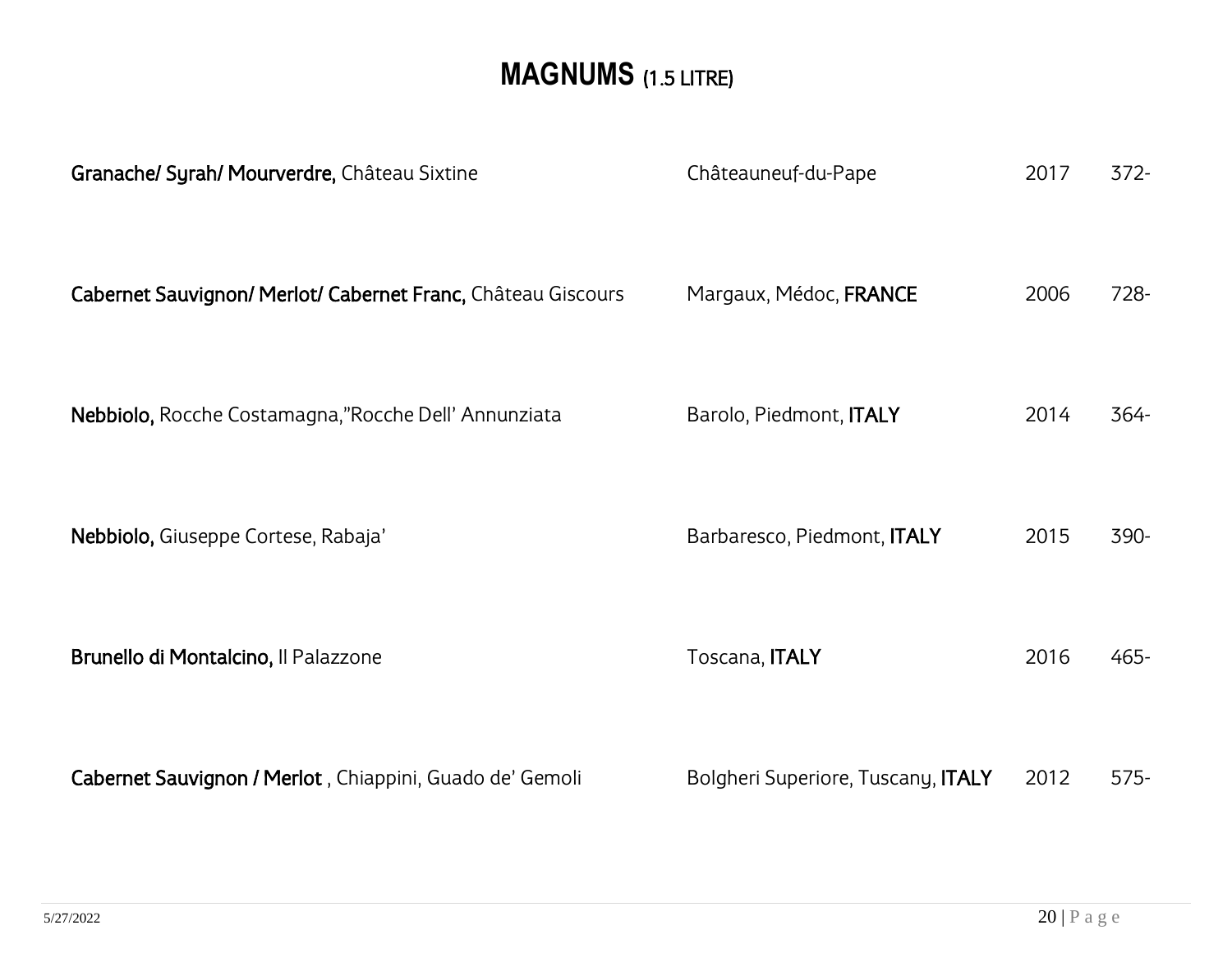# **Cult Wines, Special Vintages & Single Vineyards**

<span id="page-20-0"></span>

| Viognier              | Domaine Georges Vernay, "Les Chaillées de L'Enfer"                                                                     | Condrieu, Rhone Valley 2015      |      | 379-    |
|-----------------------|------------------------------------------------------------------------------------------------------------------------|----------------------------------|------|---------|
| Chardonnay            | Hyde & De Villaine, "Hyde Vineyard"                                                                                    | Carneros, Ca., USA 2015          |      | $297 -$ |
| Red                   |                                                                                                                        |                                  |      |         |
|                       | Cabernet Sauvignon Peter Michael, "Au Paradis"                                                                         | Napa Valley 2013                 |      | 833-    |
|                       |                                                                                                                        |                                  |      |         |
|                       | Eisele Vineyard, Calistoga                                                                                             | Napa Valley 2014                 |      | 1699-   |
|                       | Leeuwin Estate, "Art Series"                                                                                           | Margaret River, AUSTRALIA 2017   |      | $163 -$ |
| <b>Bordeaux Blend</b> | Château Lynch-Bages, Cabernet Sauvignon / Merlot                                                                       | Pauillac, FRANCE 2011            |      | 599-    |
|                       | Ashes & Diamonds Mountain Cuvée N° 2<br>Bates Ranch, Santa Cruz Mountains<br><b>Cabernet Sauvignon/ Cabernet Franc</b> | Napa Valley, USA 2016            |      | $426 -$ |
|                       | Ornellaia, Cab. Sauv. / Merlot/ Cab Franc/ P.V.,                                                                       | Bolgheri Superiore, <b>ITALY</b> | 2018 | $571 -$ |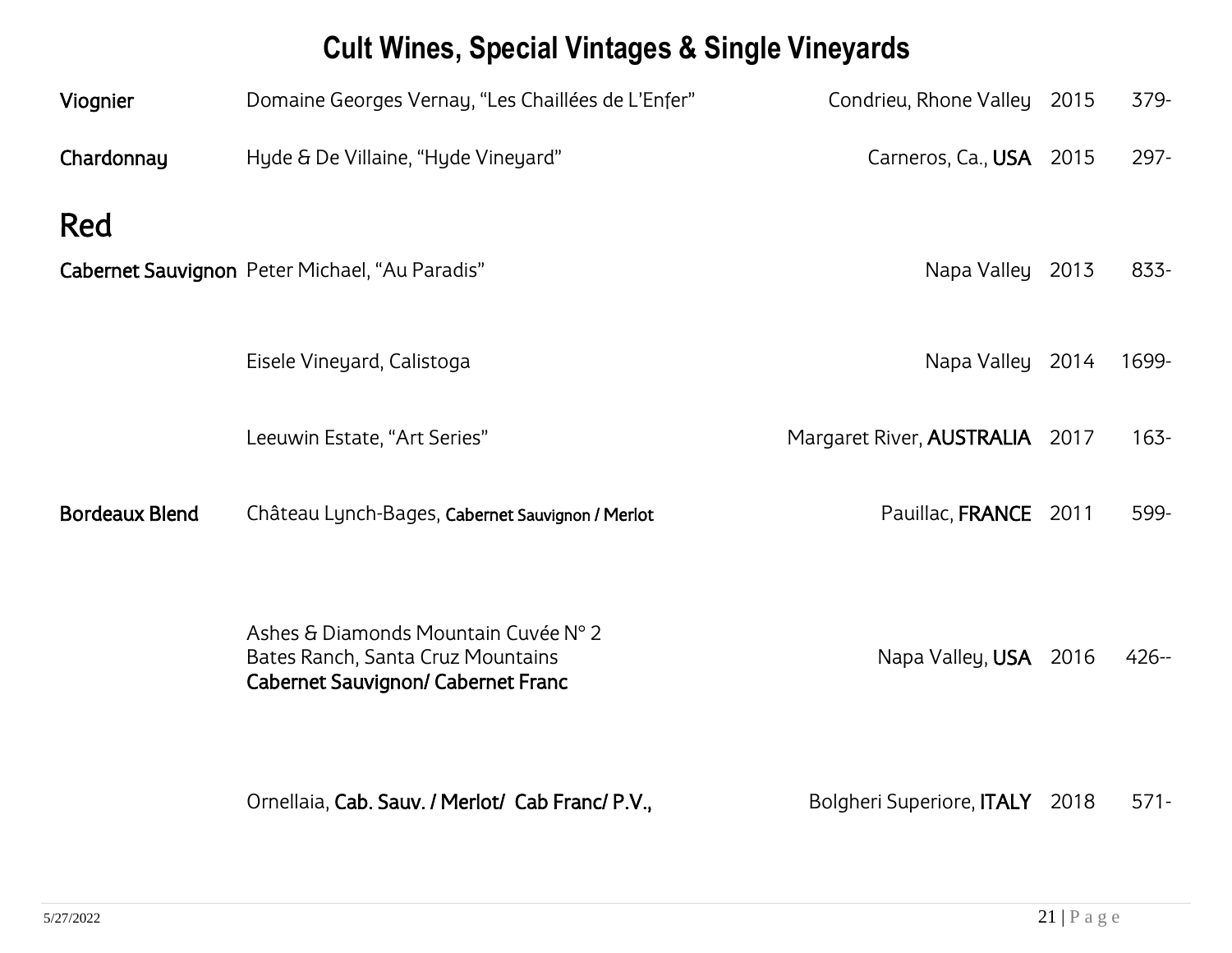# <span id="page-21-1"></span>From The Bar

<span id="page-21-0"></span>

| <b>Aperitif</b>                                  |                  | $1\frac{1}{2}$ oz | <b>Digestif</b>                                                                      |                    | 1oz    |
|--------------------------------------------------|------------------|-------------------|--------------------------------------------------------------------------------------|--------------------|--------|
| Aperol Bitter Liquor                             | <b>Italy</b>     | 8-                | <b>Fernet Branca Bitters</b>                                                         | Italy              | $7-$   |
| Campari Bitter                                   | Italy            | $7-$              | Cocchi Barolo Chinato                                                                | Asti, Italy        | $12 -$ |
| Cynar Ricetta Originale                          | Italy            | $7\frac{1}{2}$    | Pemberton Distillery's Kartoffelschnaps-<br><b>Traditional German Potato Schnaps</b> | Pemberton, BC      | -8     |
| Dubonnet (Red)                                   | France           | $6\frac{1}{2}$    | Giffard Eau de Vie de Poire William                                                  | France             | $14 -$ |
| Lillet Bianche                                   | Podensac, France | $6-$              | <b>Sherry</b>                                                                        |                    | 20z    |
| Pernod                                           | France           | $7\frac{3}{4}$    | Dry Sack Medium                                                                      | Jerez-Xeres, Spain | $7-$   |
| Goodridge & Williams, BitterHouse "Daman" Bitter | Canada           | -6                | Tio Pepe Extra Dry Palomino Fino                                                     | Jerez, Spain       | -8     |

<span id="page-21-2"></span>

| <b>Spirits</b>                          |                       | 1oz            | Vermouth                                          |               | 2oz              |
|-----------------------------------------|-----------------------|----------------|---------------------------------------------------|---------------|------------------|
| Bornholmer Akvavit                      | Denmark               | $6-$           | Cinzano Rosso                                     | <b>Italy</b>  | $7\frac{1}{4}$ - |
| Aquavitus, Aquavit-Ok Spirits           | Okanagan, BC, Canada  | $7-$           | Americano Cocchi Bianco                           | Italy         | $9\frac{1}{2}$   |
| Pemberton Distillery's Organic Absinthe | <b>BC</b>             | $9\frac{1}{2}$ | Cocchi Storico Vermouth di Torino                 | Italy         | $10 -$           |
| Green Tree Absinthe                     | <b>Czech Republic</b> | $10 -$         | Cocchi Dopo Teatro Vermouth Amaro                 | <b>Italy</b>  | $15 -$           |
| El Gobernador Pisco                     | Chili                 | $8\frac{1}{2}$ | Carpano Antica Formula                            | Torino, Italy | $10\frac{1}{2}$  |
| Cachaça 51                              | <b>Brasil</b>         |                | Odd Society, Bittersweet<br>Vancouver, BC, Canada |               | $9\frac{1}{2}$   |

<span id="page-21-3"></span>

| <u>veiliivuul</u>                 |  |                       | ZUZ.            |
|-----------------------------------|--|-----------------------|-----------------|
| Cinzano Rosso                     |  | Italy                 | 7¼-             |
| Americano Cocchi Bianco           |  | Italy                 | $9\frac{1}{2}$  |
| Cocchi Storico Vermouth di Torino |  | Italy                 | $10-$           |
| Cocchi Dopo Teatro Vermouth Amaro |  | Italy                 | 15-             |
| Carpano Antica Formula            |  | Torino, Italy         | $10\frac{1}{2}$ |
| Odd Society, Bittersweet          |  | Vancouver, BC, Canada | 9½-             |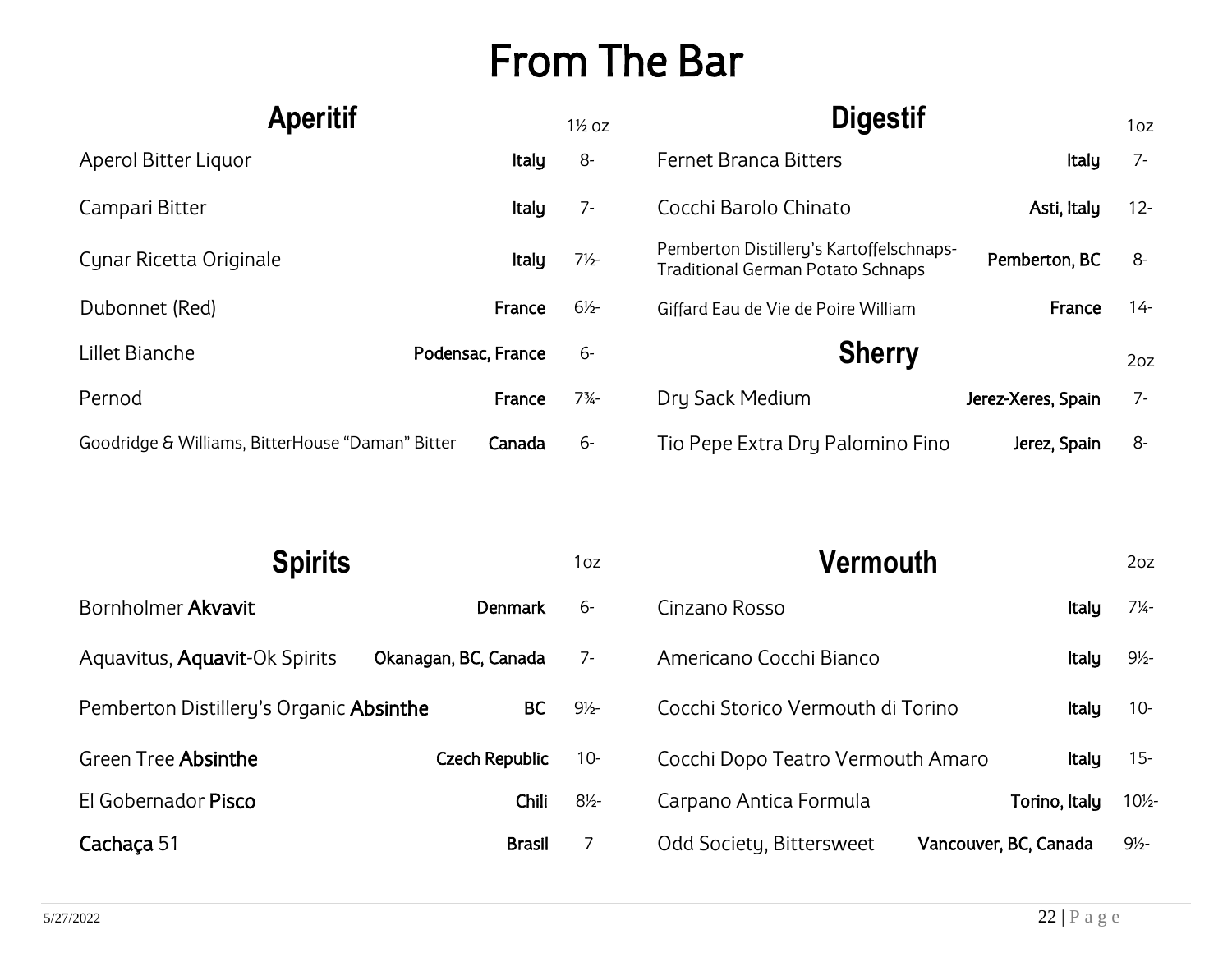<span id="page-22-0"></span>

|                                          |                       | <b>Liqueurs</b>  |                                              |                       | 1oz              |
|------------------------------------------|-----------------------|------------------|----------------------------------------------|-----------------------|------------------|
| <b>Amaretto Disaronno</b>                | Italy                 | $6\frac{1}{2}$   | <b>Baileys Irish Cream</b>                   | Ireland               | $7\frac{1}{2}$   |
| Tia Maria                                | Italy                 | $6-$             | Forty Creek Cream Liqueur                    | Canada                | $7-$             |
| Luxardo White Sambucca dei Ceasari       | Italy                 | $5\frac{3}{4}$ - | Benedictine & Brandy (B&B)                   | France                | $8\frac{1}{4}$   |
| Luxardo Passione Black Sambuca           | Italy                 | $6-$             | Cointreau                                    | France                | $6\frac{1}{2}$   |
| Luxardo Maraschino liqueur               | Italy                 | $5-$             | Chambord Black Raspberry Liquor              | France                | $10 -$           |
| Galliano Smooth Vanilla                  | Italy                 | $6-$             | <b>Chartreuse Green</b>                      | France                | $12 -$           |
| Frangelico (Hazelnuts)                   | Italy                 | $6-$             | <b>Chartreuse Yellow</b>                     | France                | $12 -$           |
| Herring Cherry Liqueur                   | <b>Denmark</b>        | $5-$             | Giffard Menthe Pastille (mint)               | France                | $6\frac{1}{2}$   |
| Berentzen Appelkorn Apple Liquor         | Germany               | $4\frac{1}{2}$   | Giffard Caribbean Pineapple Liquor           | France                | $6\frac{1}{2}$   |
| Southern Comfort                         | Louisville, KT, USA   | $6\frac{1}{2}$   | Giffard Ginger Of The Indies                 | France                | $7\frac{1}{2}$ - |
| Licor 43                                 | Spain                 | $6\frac{1}{2}$   | Giffard Crème de Violette                    | France                | $6\frac{1}{2}$   |
| Sortilege Whisky & Maple Syrup           | Quebec, Canada        | $6\frac{1}{2}$   | <b>Giffard Apricot</b>                       | France                | $6\frac{1}{2}$   |
| Creme de Cacao McGuinness                | Canada                | $5\frac{1}{2}$   | <b>Grand Marnier Cordon Rouge</b>            | France                | $9-$             |
| Odd Society Crème de Cassis              | Vancouver, BC, Canada | $6-$             | St. Germain, Elderflower                     | France                | $9-$             |
| Kahlua                                   | <b>Mexico</b>         | $6\frac{1}{4}$   | Pierre Ferrand's Dry Curaçao, oranges Amères | France                | $7\frac{1}{4}$   |
| Jagermeister                             | Germany               | $7\frac{1}{4}$   | Haymans Sloe Gin                             | <b>United Kingdom</b> | $7-$             |
| Drambuie, Prince Charles Edward Stuart's | Scotland              | 9-               | Pimm's No1 Gin Based                         | <b>United Kingdom</b> | $5\frac{1}{2}$   |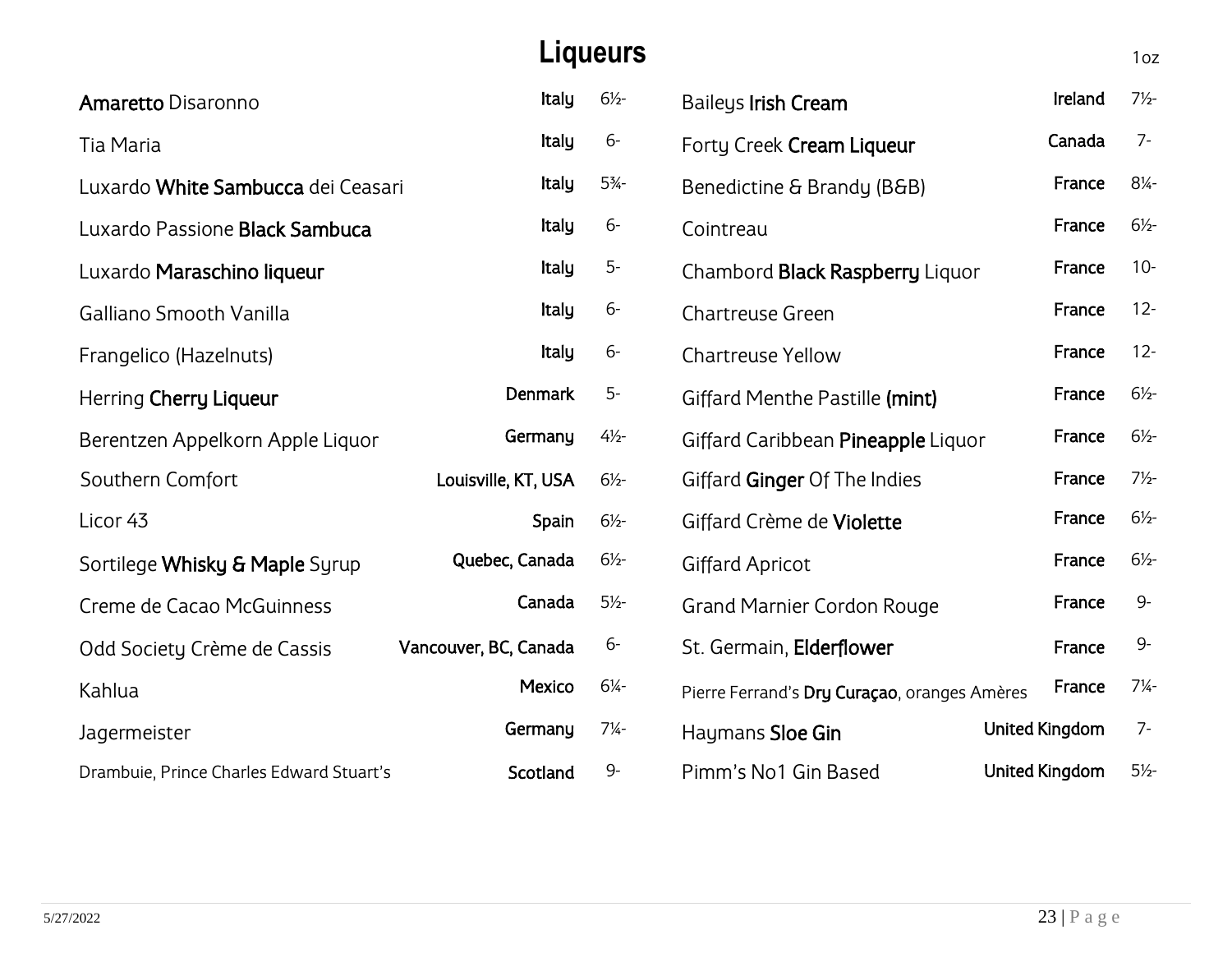<span id="page-23-1"></span><span id="page-23-0"></span>

| Cognac Calvados<br><b>Brandy</b>       |        | 1oz            | Grappa                           | $1\frac{1}{2}$ oz |
|----------------------------------------|--------|----------------|----------------------------------|-------------------|
| St. Rémy Brandy VSOP                   | France | $7-$           | Poli Miele (Honey)               | $15 -$            |
| De Luze Cognac VS                      |        | $9\frac{1}{2}$ | Marolo, Grappa Di Amarone        | $20 -$            |
| <b>Courvoisier VSOP</b>                |        | $16 -$         | Tignanello                       | $17 -$            |
| Remy Martin VSOP Fine Champagne Cognac |        | $17 -$         | Tedeschi, Grappa Di Amarone      |                   |
| Tesseron, Lot N° 90, X.O Ovation       |        | 35-            | Poli Jacopo, Grappa Di Sassicaia | $46 -$            |
| Hennesy XO                             |        | $42 -$         |                                  |                   |
| Père Magloire fine V.S. Calvados       |        | 8-             |                                  |                   |

<span id="page-23-2"></span>

|                                 |        |                 | <b>Amaro</b>                      |                             | 2oz    |
|---------------------------------|--------|-----------------|-----------------------------------|-----------------------------|--------|
|                                 |        |                 | Luxardo Amaro Abano               | Torreglia<br>(Padova) Italy | $11 -$ |
| <b>Armagnac</b>                 | France | 1oz             | Amaro di Angostura                |                             | $11 -$ |
| Vignobles Fontan Bas Armagnac   |        | $15\frac{1}{2}$ | Averna Amaro                      | Siciliano                   | $12 -$ |
| Marcel Trépout 1987             |        | $23 -$          | Sibona                            |                             | $13 -$ |
| Marcel Trépout 1980             |        | $35 -$          | Montenegro                        |                             | $13 -$ |
| Marcel Trépout 1977             |        | $31 -$          | Dopo Teatro Cocchi Vermouth Amaro |                             | $15 -$ |
| Delord Bas-Armagnac 25-year-old |        | $30-$           |                                   |                             |        |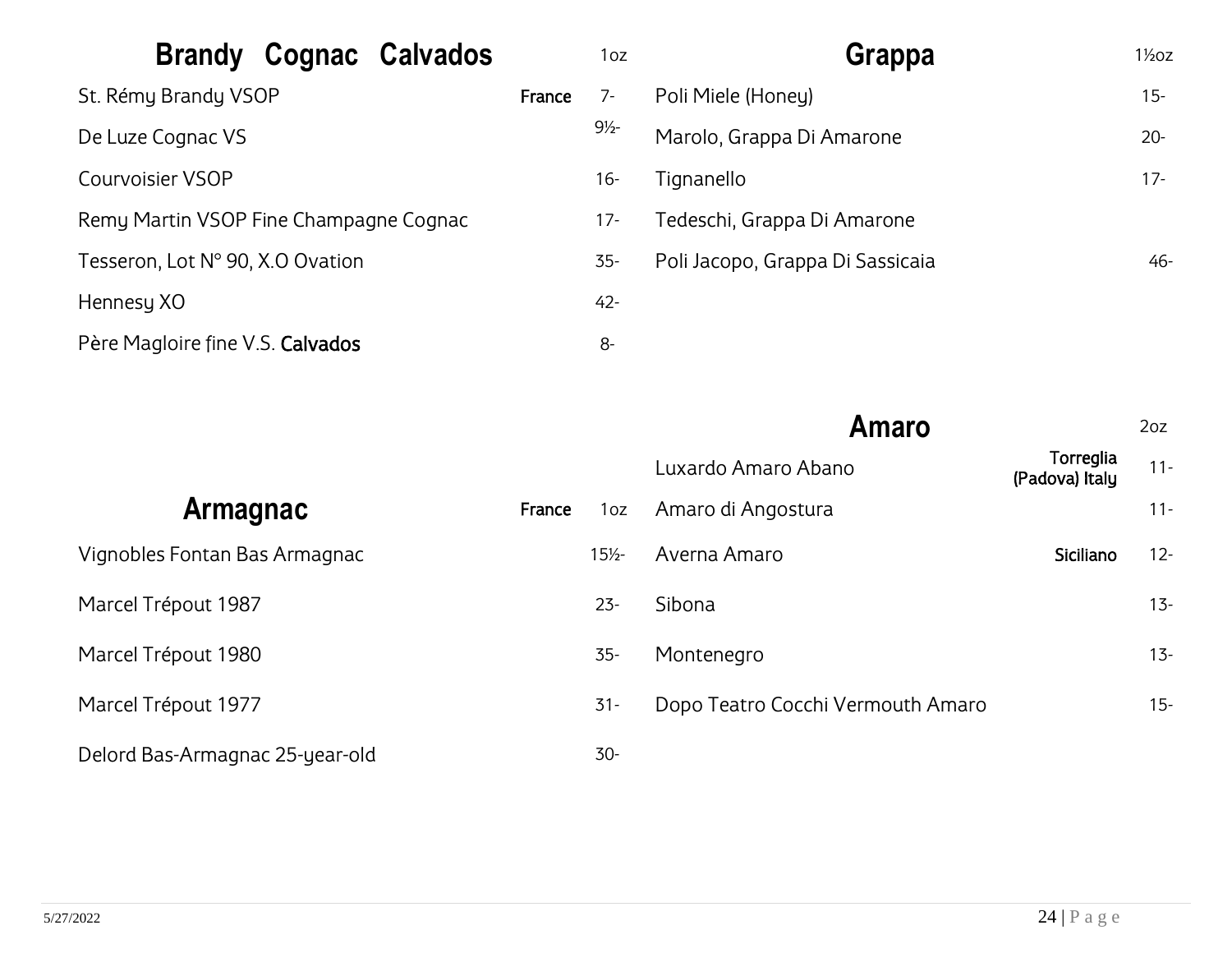<span id="page-24-0"></span>

| <b>Scotch Whisky</b>                              |                  | 1oz             | <b>Rye, Bourbons &amp; American Whiskey</b>  |           | 1 <sub>oz</sub> |
|---------------------------------------------------|------------------|-----------------|----------------------------------------------|-----------|-----------------|
| Glenfiddich 12 year                               | Highland         | $11 -$          | Maker's Mark Kentucky Straight (House)       | Kentucky  | $7\frac{1}{2}$  |
| Glenlivet 12 year                                 | Highland         | $11\frac{1}{2}$ | <b>Bulleit Bourbon</b>                       |           | $7\frac{1}{2}$  |
| The Macallan 12-year-Old Double Cask              | Highland         | $18-$           | Buffalo Trace, Kentucky Straight Bourbon     |           | $8-$            |
| The Macallan 18-year-Old                          | Highland         | 58-             | Basil Hayden's Kentucky Straight             |           | $10 -$          |
| The Macallan Rare Cask                            | Highland         | 64-             | Four Roses Kentucky Straight                 |           | $9-$            |
| The Macallan 21-year-old, 3x cask Fine Oak        | Highland         | $140 -$         | Four Roses Small Batch Select                |           | $10\frac{1}{2}$ |
| Macallan Reflexion                                | Highland         | 180-            | Elijah Craig Small Batch                     |           | $10 -$          |
| Highland Park Valknut, Partner Jim Lynguild       | Orkney Island    | $18 -$          | Woodford Reserve, Select Kentucky Straight   |           | $10 -$          |
| Oban 14 year                                      | Western Highland | $23 -$          | Legent-Kentucky Straight, wine & sherry cask |           | $11 -$          |
| Cardhu12 year                                     | Speyside         | $15 -$          | Eagle Rare-Kentucky Straight                 |           | $11 -$          |
| Benrinnes & Glenlossie-Macaloney's 2 Cask Series  | Speyside         | $15 -$          | Longbranch from Wild Turkey KSW              |           | $13 -$          |
| Laphroaig Triple Wood                             | <b>Islay</b>     | 23½             | 1792 Single Barrel Kentucky Straight         |           | $18 -$          |
| Caol IIa & Bunnahabhain-Macaloney's 2 Cask Series | Islay            | $19\frac{1}{2}$ | Booker's Small Batch Bourbon                 |           | $19 -$          |
| Lagavulin 16 year                                 | Islay            | $23 -$          | Rittenhouse Straight Rye                     | Kentucky  | $11 -$          |
|                                                   |                  |                 | Lock Dopiel's Old No. 7 Cour Moch            | Tannassas | C1              |

<span id="page-24-1"></span>

| Scotch Whisky                     |                  |              | 1 <sub>oz</sub> | <b>Rye, Bourbons &amp; American Whiskey</b>  |                  | 1 <sub>oz</sub> |
|-----------------------------------|------------------|--------------|-----------------|----------------------------------------------|------------------|-----------------|
| ιr                                |                  | Highland     | $11 -$          | Maker's Mark Kentucky Straight (House)       | Kentucky         | $7\frac{1}{2}$  |
|                                   |                  | Highland     | $11\frac{1}{2}$ | <b>Bulleit Bourbon</b>                       |                  | $7\frac{1}{2}$  |
| jear-Old Double Cask              |                  | Highland     | $18-$           | Buffalo Trace, Kentucky Straight Bourbon     |                  | 8-              |
| jear-Old                          |                  | Highland     | 58-             | Basil Hayden's Kentucky Straight             |                  | $10 -$          |
| e Cask                            |                  | Highland     | 64-             | Four Roses Kentucky Straight                 |                  | 9-              |
| jear-old, 3x cask Fine Oak        |                  | Highland     | $140 -$         | Four Roses Small Batch Select                |                  | $10\frac{1}{2}$ |
|                                   |                  | Highland     | 180-            | Elijah Craig Small Batch                     |                  | $10 -$          |
| knut, Partner Jim Lynguild        | Orkney Island    |              | $18-$           | Woodford Reserve, Select Kentucky Straight   |                  | $10 -$          |
|                                   | Western Highland |              | $23 -$          | Legent-Kentucky Straight, wine & sherry cask |                  | $11 -$          |
|                                   |                  | Speyside     | $15 -$          | Eagle Rare-Kentucky Straight                 |                  | $11 -$          |
| )SSie- Macaloney's 2 Cask Series  |                  | Speyside     | $15 -$          | Longbranch from Wild Turkey KSW              |                  | $13 -$          |
| Vood                              |                  | <b>Islay</b> | $23\frac{1}{2}$ | 1792 Single Barrel Kentucky Straight         |                  | $18 -$          |
| abhain- Macaloney's 2 Cask Series |                  | <b>Islay</b> | $19\frac{1}{2}$ | Booker's Small Batch Bourbon                 |                  | 19-             |
|                                   |                  | <b>Islay</b> | $23 -$          | Rittenhouse Straight Rye                     | Kentucky         | $11 -$          |
|                                   |                  |              |                 | Jack Daniel's Old No.7 Sour Mash             | <b>Tennessee</b> | $6\frac{1}{4}$  |
|                                   |                  |              |                 | Stranahan's Diamond Peak, Batch 22           | Denver, Colorado | $12 -$          |
|                                   |                  |              |                 | Stranahan's Handmade Single Malt             | Denver, Colorado | $13\frac{1}{2}$ |
|                                   |                  |              |                 | Rock Town Rye Whisky                         | Arkansas         | $19 -$          |
|                                   |                  |              |                 | WhistlePig 6-year-old Piggyback Rye          | Vermont          | $10 -$          |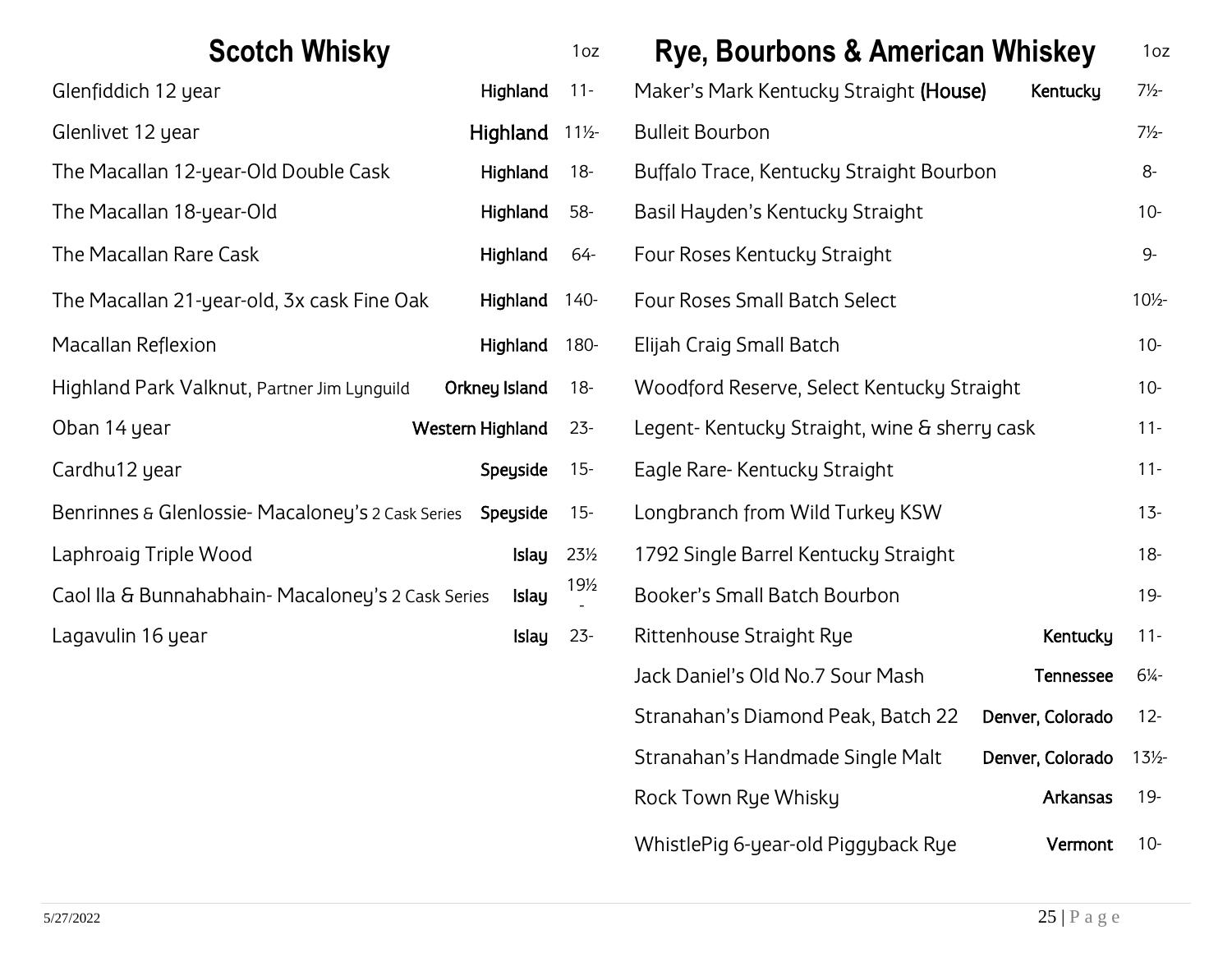<span id="page-25-0"></span>

| <b>Canadian Whisky</b>                                                                          |           | 1oz             | <b>Irish Whiskey</b>                                      | 1oz    |
|-------------------------------------------------------------------------------------------------|-----------|-----------------|-----------------------------------------------------------|--------|
| Small Talk, Fermentorium Distillery co.<br>Victoria                                             |           | 6-              | <b>Bushmills Red Bush</b><br>Ireland                      | $7 -$  |
| Lot 40 Rye (House)<br>Ontario                                                                   |           | $7-$            | <b>Bushmills Black Bush</b>                               | 8-     |
| Alberta Premium Rye Whisky                                                                      | Alberta   | $6-$            | Jamesons                                                  | $7 -$  |
| Crown Royal                                                                                     | Ontario   | $7-$            | Silkie                                                    | 10     |
| Crown Royal Northern Harvest Rye<br>Ontario                                                     |           | $7\frac{1}{2}$  | Red Breast Single Pot Still, 12 year<br>Midleton, Ireland | $14 -$ |
| Signal Hill<br>St. John's, Newfoundland & Labrador                                              |           | 8-              | Red Breast Single Pot Still, 21 year                      | 45-    |
| Alberta Premium Cask Strength Rye,<br><b>Limited Edition</b>                                    | Alberta   | $18 -$          | Midleton, Barry Crocket Legacy                            | 68     |
| Forty Creek 'Confederation Oak'                                                                 | Canada    | $11 -$          |                                                           |        |
| Pemberton Valley Single Malt & Single Cask<br>Pemberton<br>Cellared 10 years ex bourbon barrels |           | $13 -$          | Japan Whisky                                              |        |
| Odd Society's Commodore Canadian Single malt                                                    | <b>BC</b> | $11 -$          | <b>Suntory Toki</b>                                       | $11 -$ |
| Canadian Rockies Aged 21 years Batch #1                                                         | Alberta   | $14 -$          | Suntory World Whiskey, Blend of 5 international whiskeys  | $14 -$ |
| Shelter Point Single Malt Whisky<br>Campbell River, BC                                          |           | $12\frac{1}{2}$ | Suntory Hibiki, Japanese Harmony                          | $24 -$ |
| Shelter Point, Double Barreled Single Malt<br>Campbell River                                    |           | $13 -$          |                                                           |        |
| Canadian Club "Chronicles $N^{\circ}2$ " The Dock man aged 42 year                              |           | $50 -$          | <b>Blended Whisky</b>                                     |        |

| Johnnie Walker Red Label Blended           | Scotland | $6\frac{1}{2}$  |
|--------------------------------------------|----------|-----------------|
| Johnnie Walker Black Label Blended 12-year | Scotland | $11-$           |
| Chivas Regal                               | Scotland | $10\frac{1}{2}$ |

<span id="page-25-1"></span>68-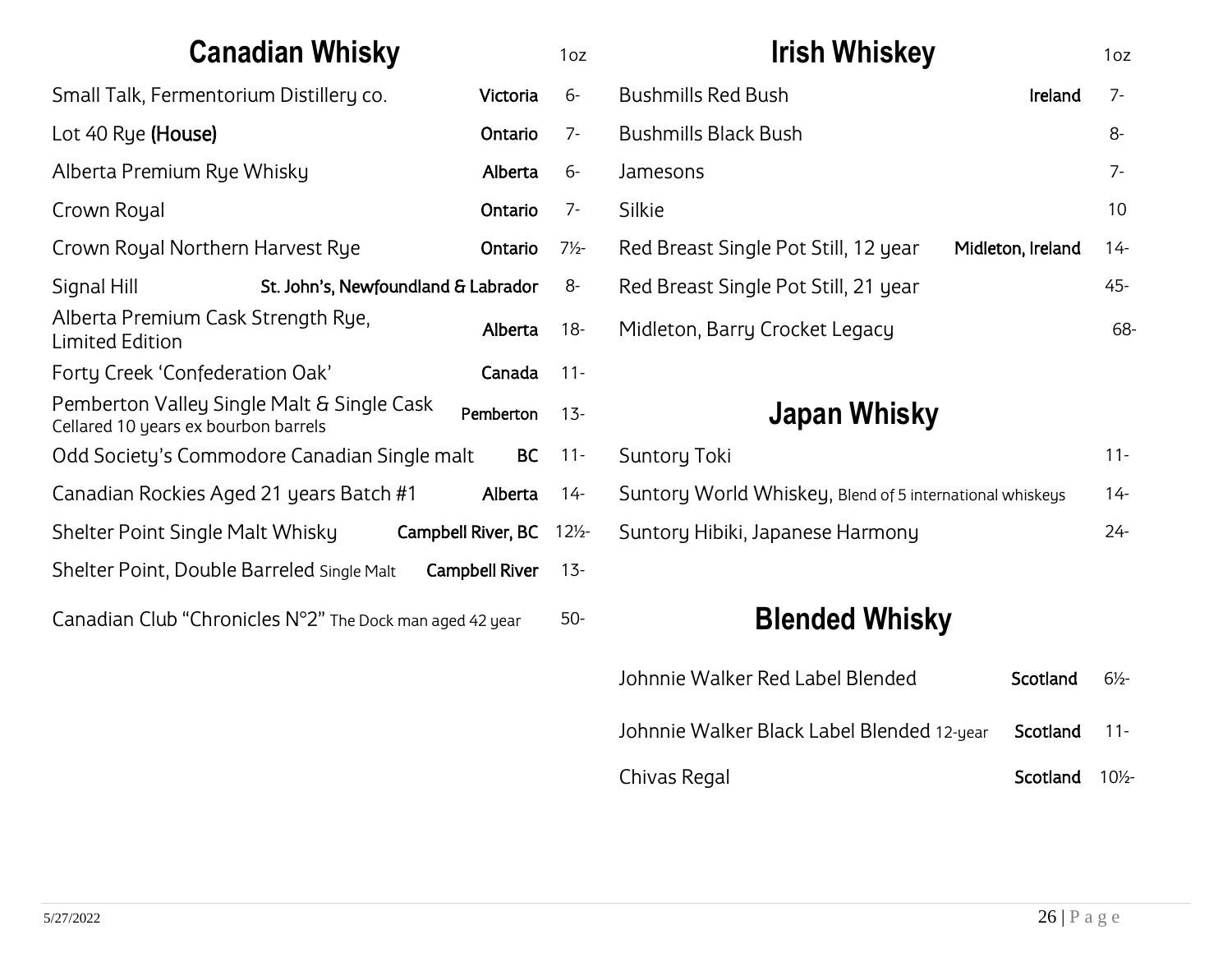<span id="page-26-1"></span><span id="page-26-0"></span>

| Rum                                                           |                    | 1oz              | Tequila                                        | 1oz            |
|---------------------------------------------------------------|--------------------|------------------|------------------------------------------------|----------------|
| Ron Matusalem Cuba Formula (House)                            | Dominican Republic | $7-$             | Gran Centenario Plata (House)                  | $7\frac{1}{2}$ |
| Brugal Añejo Superior (House Dark)<br>Dominican Republic      |                    | $6\frac{1}{2}$   | El Espolón - Reposado                          |                |
| Gosling's Black Seal Black Rum<br>Bermuda                     |                    | $7-$             | Casamigos, Reposado                            | $15 -$         |
| Ron Flor de Caña Añejo, Gran Reserva 7 year<br>Nicaragua      |                    | $7\frac{1}{4}$ - | Azuñia Reposado organic                        | $14 -$         |
| Diplomático Reserva, Exclusiva<br>Venezuela                   |                    | $13 -$           | Maestro Dobel, Diamante                        | $14 -$         |
| Hart & Son Blackpool Spiced Rum<br>Guyana                     |                    | $7-$             | Patron Silver                                  | $14 -$         |
| The Kraken Black spiced<br><b>USA</b>                         |                    | $7-$             | Patron Añejo                                   | $19 -$         |
| Chic Choc Spiced Rum                                          | Quebec, Canada     | $7-$             | Patron XO Café, Tequila Coffee Liqueur         | $9\frac{1}{2}$ |
| Ron Zacapa Centenario 23 Solaera Gran<br>Guatemala<br>Reserva |                    | $13 -$           | La Loma Single Estate Tequila Ocho             | $12 -$         |
| El Dorado 12 year                                             | Guyana             | $8-$             | Grand Mayan Ultra Aged                         | $22 -$         |
|                                                               |                    |                  | Don Julio Reposado, Lagavulin Cask Finished    | $24 -$         |
| <b>Mezcal</b>                                                 |                    | 1oz              | Don Julio 1942, Añejo                          | 38-            |
| 400 Conejos, Espadin, Joven                                   |                    | 8-               | Jose Cuervo Reserva De La Familia, Extra Añejo | $36 -$         |
| Jaral De Berrio, Salmiana, Joven                              |                    | $9-$             | Clase Azul Reposado                            | 40-            |
| Fandango, Espandin, Joven                                     |                    | $9\frac{1}{2}$   |                                                |                |
| Sombra, Espadin, Joven                                        |                    | $12 -$           |                                                |                |